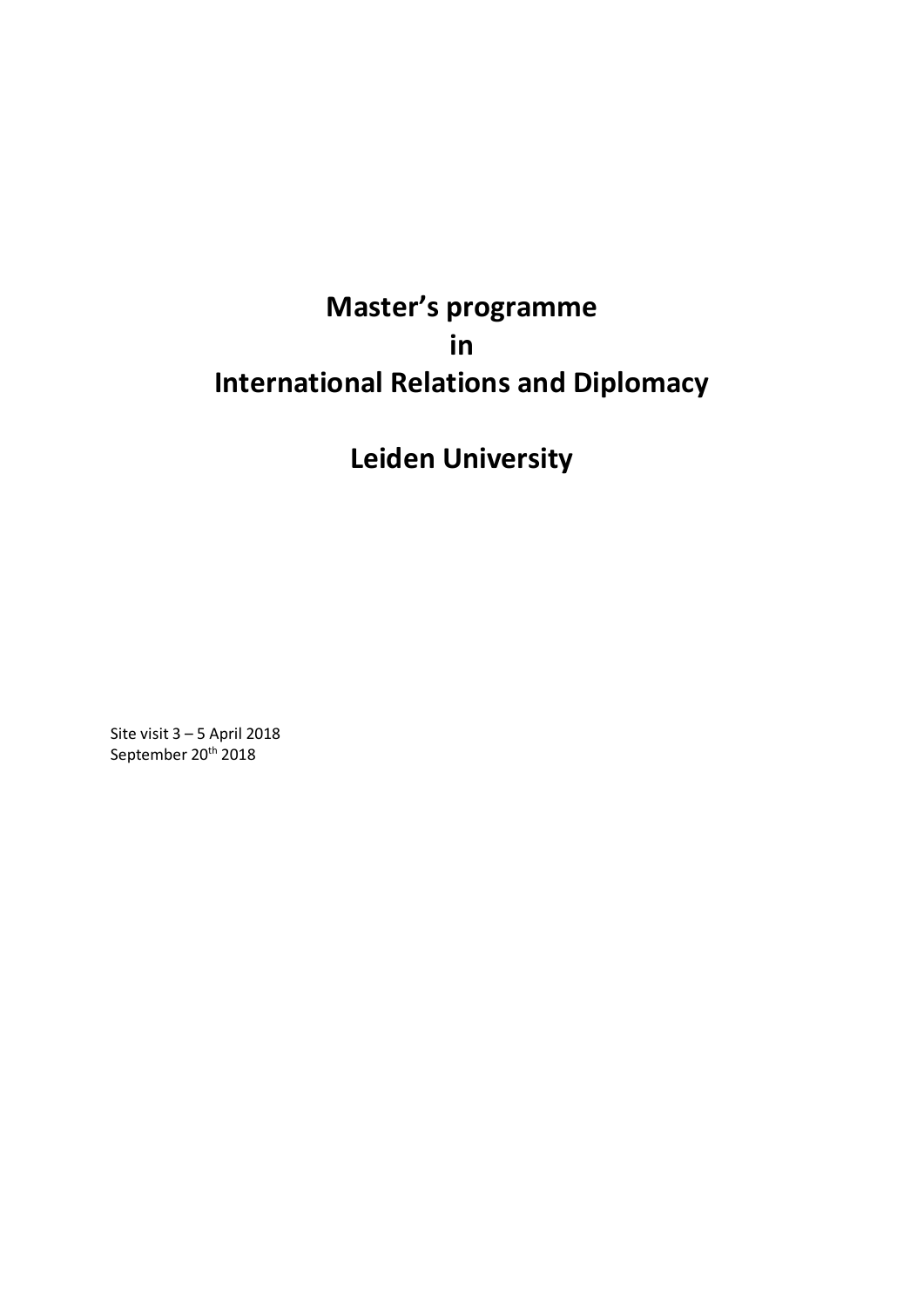## **Contents**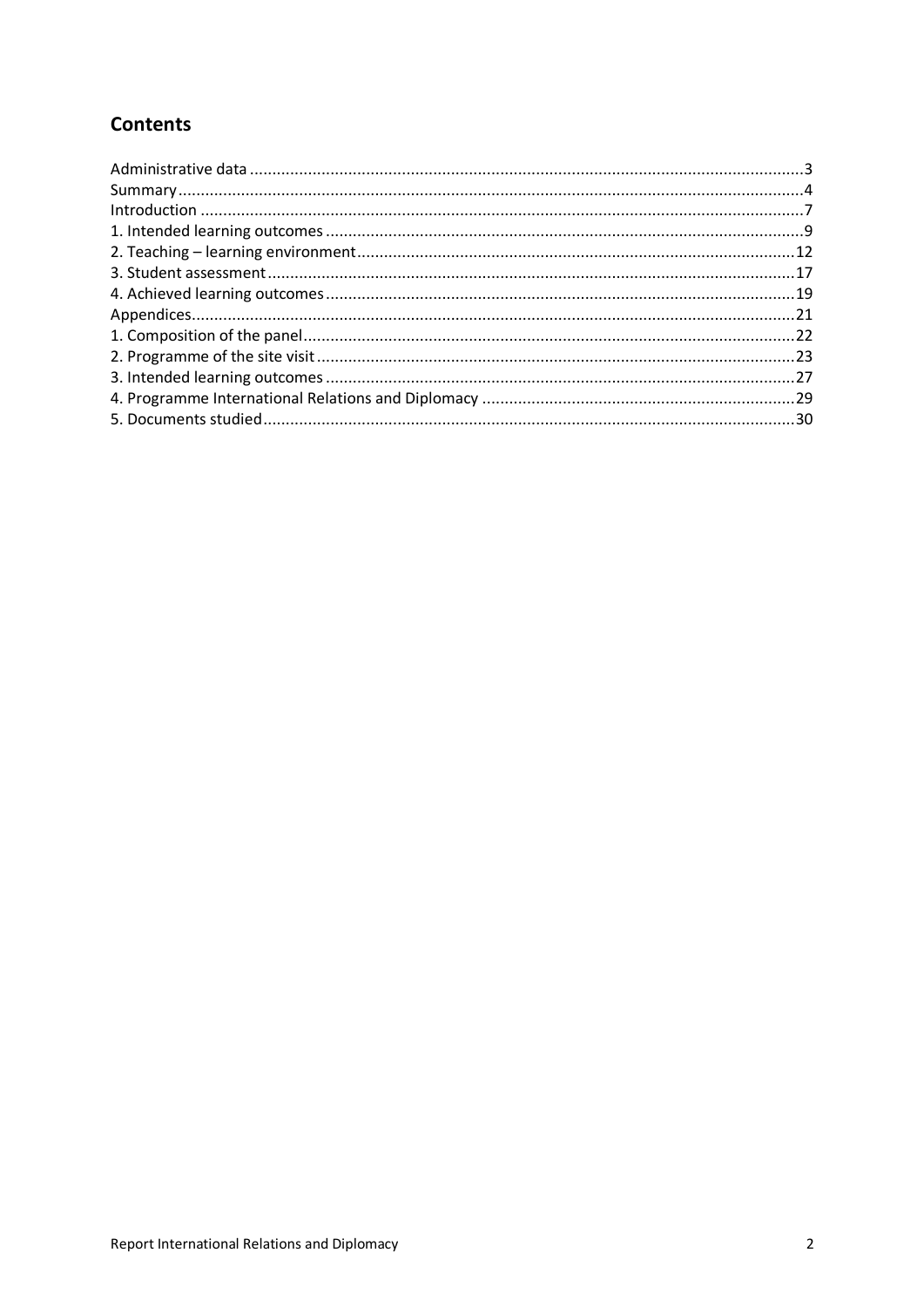## **Administrative data**

| Institution:                                       | Leiden University                               |
|----------------------------------------------------|-------------------------------------------------|
|                                                    | <b>Faculty of Governance and Global Affairs</b> |
|                                                    | Turfmarkt 99                                    |
|                                                    | 2511 DP The Hague                               |
| Status of the institution:                         | publicly funded                                 |
| Result institutional quality assurance assessment: | positive                                        |
| Name of the programme:                             | Master International Relations and Diplomacy    |
| CROHO number:                                      | 75022                                           |
| Level of the programme:                            | master                                          |
| Orientation of the programme:                      | academic                                        |
| Number of credits:                                 | 120 EC                                          |
| Specializations or tracks:                         |                                                 |
| Location(s):                                       | The Hague                                       |
| Mode(s) of study:                                  | Full-time                                       |
| Language of instruction:                           | English                                         |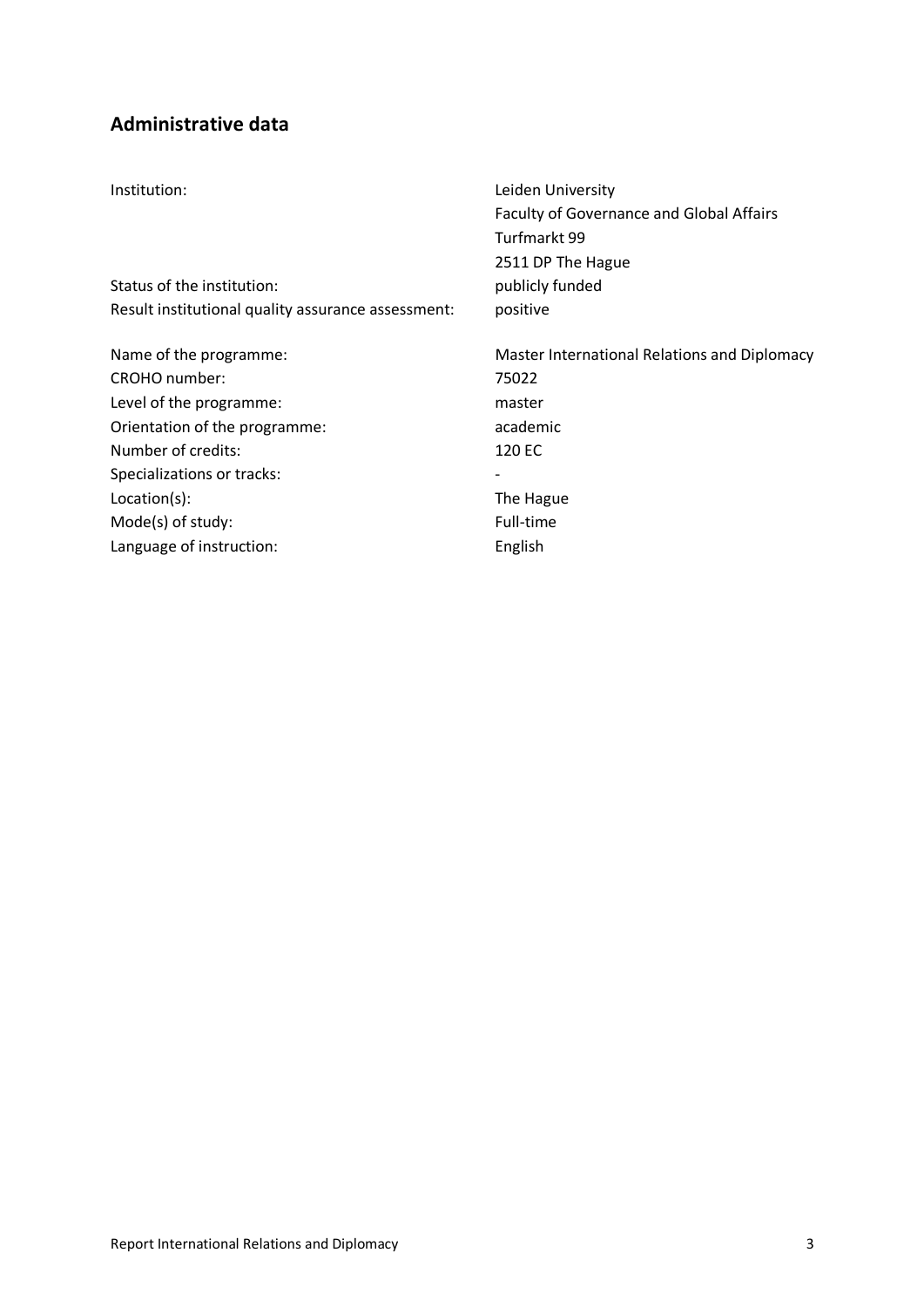## **Summary**

The two-year master's programme in International Relations and Diplomacy, which is embedded in the Faculty of Governance and Global Affairs in The Hague, aims at providing students with knowledge, understanding and skills in the field of international relations, including international organization, conflict resolution and diplomacy. Students are prepared for careers in international governmental and non-governmental organizations, international diplomacy, national or international public administrations, 'think tanks' and research institutions, international interest associations or international business.

#### *Standard 1. Intended learning outcomes*

The programme has, in the opinion of the panel, a distinctive profile. The high academic standard (academic orientation) and the specific professional orientation define this profile. The panel applauds that this is made explicit in the intended learning outcomes as well as in the programme. The panel concludes that the intended learning outcomes are appropriate for a master's programme, systematically surpass by a considerable margin the generic quality standard and can be regarded as an international example. The intended learning outcomes reflect the very high academic standard (i.e. academic orientation) and the explicit professional orientation of the programme as well as the international focus of the programme. In addition, the intended learning outcomes seamlessly match the subject specific reference framework and the expectations of the (international) professional field. The professional orientation of the programme, the cooperation with Clingendael and the internship ensure close contact with the demands in the professional field. The intended learning outcomes also match with the university's ambition to tie in research and education and the faculty's international focus.

#### *Standard 2. Teaching – learning environment*

The panel concludes that content and structure of the programme enable students to achieve the intended learning outcomes. Its coherent and mandatory structure ensures that all students gradually develop both a specialist and a more systemic understanding of international relations and diplomacy. This understanding is further refined during the programme, also in its practical implications, by research methodologies offered throughout the programme and in each course through a number of assignments. The panel concludes that the assignments during the courses and the thesis offer ample room for focussing on student's individual interests. The duration of the programme offers ample room for an internship and the thesis. The panel concludes that the programme succeeds in its ambition to provide students with a quite intensive first year. The panel also values electives in the programme. This gives students the change to deepen their knowledge and understanding in the chosen field.

The panel is impressed by the fact that the programme succeeds in realising a truly international and intercultural classroom. The international diversity of the student body, the international focus of the programme, the international experience of the lecturers and the teaching methods in which international and intercultural aspects of public international law are addressed, all add to this conclusion. The courses have a cross-national approach and international literature and experiences are discussed throughout the programme. Students not only learn about different (cross-national) views on and practice in the field but also to accept and respect cultural differences and to work with people from different international backgrounds.

The teaching methods are interactive and intensive. The panel concludes that the programme is quite demanding, all classes have to be prepared, active participation during classes is expected and all courses have multiple forms of assessment.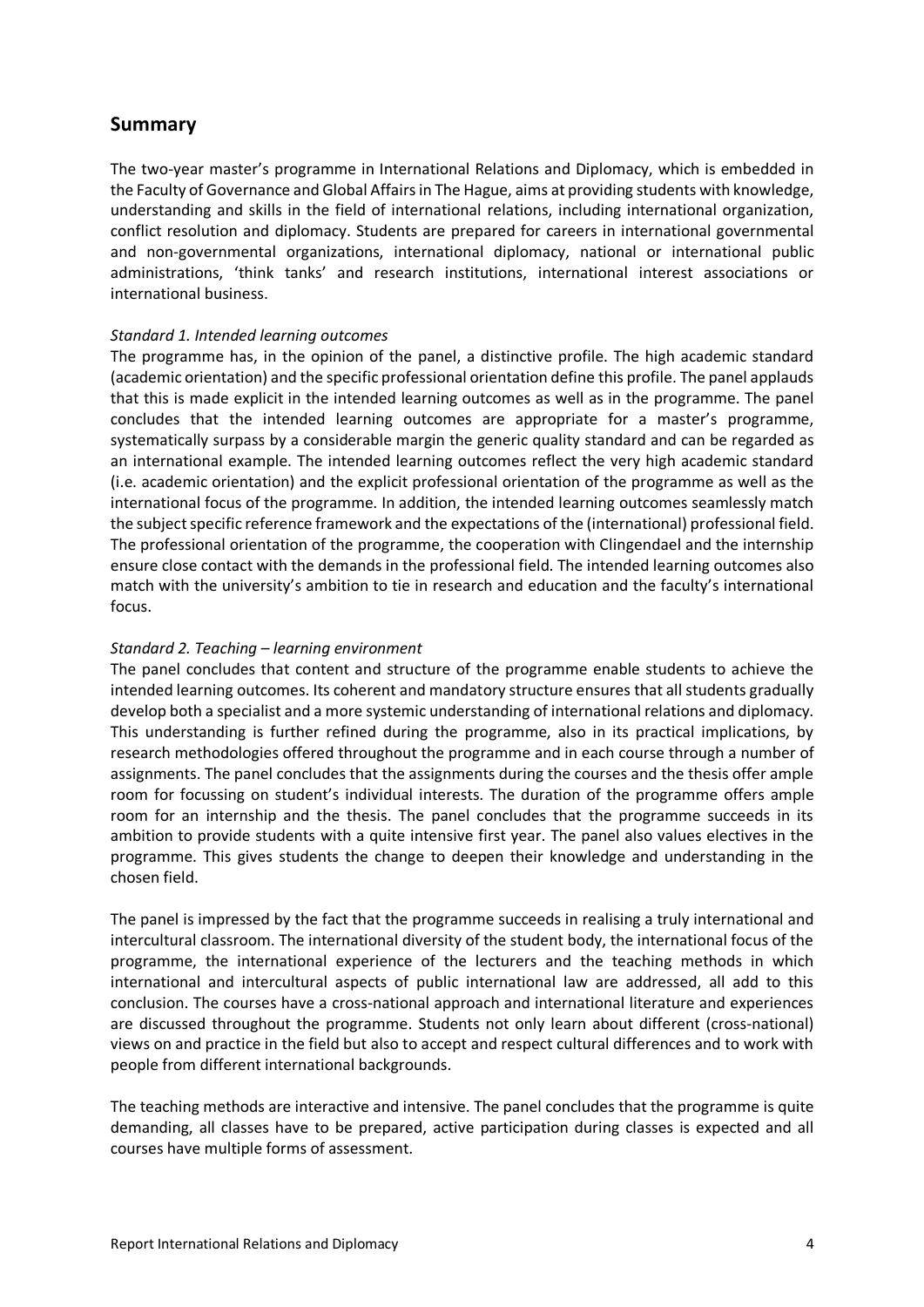The panel is equally impressed by the integration of the academic and professional orientation in the programme. The high academic standard is an explicit part of both years, in which qualitative as well as quantitative research methods are addressed and there is a gradual build up in research methodology in which students are prepared for the thesis. The build-up research methods, the writing of papers and the fact that ample feedback is provided to students ensure that their academic skills are enhanced throughout the programme.

The professional orientation is prominent in the courses, by means of the professional experience of lecturers from Leiden University, the collaboration with Clingendael and the internship. Students for example learn how to write short opinion articles, to negotiate and to work in groups. The involvement of Clingendael, the internship, the extracurricular fieldtrips and other visits to international organizations (for example the International Criminal Court in the Hague, the Peace Palace) offer opportunities for students to meet practitioners from international organizations and the diplomatic corps and provide students with future job opportunities. Students and alumni value the interaction between theory and practice in the programme. The panel values the internship, as it prepares students for a professional setting.

The panel concludes that the staff is very international, specialized, of high quality, very involved in the programme and closely interacting with students. The panel regards the teaching staff as leading scholars in the field. In addition, students highly appreciate the approachability of their lecturers as well as the quality of the lectures and lecturers.

The panel notes that the entry requirements of the programme are fitting for a master's programme and that adequate facilities and a dedicated support structure are in place. The approachability and support of their coordinators is valued by the students. The panel was also impressed by the dedication of the Programme Advisory Committee.

The panel expressed satisfaction with the fact that the programme has clearly acted upon the advice of the previous accreditation panel. In addition to installing a programme coordinator and an assistant programme coordinator, courses have been rearranged to evenly spread the workload for students and a systematic programme evaluation and an alumni registry have been introduced. The panel notes that feedback provided by the students and the professional field has been incorporated into the programme.

#### *Standard 3. Student assessment*

The panel is impressed by the assessment system in place. The use of multiple assessment methods and assessment matrices ensures the validity and reliability of the assessments while ensuring that a weighted balance will normally benefit all students so that some of the assessment methods will operate to their strengths while others might not. The panel concludes that the different assessment methods tie in with the intended learning outcomes and the learning goals of each course and are suitable for a master's programme. In addition, the panel studied several exams and papers during the site visit and noted that these were of an impressively high quality. The exams studied require critical thinking and extensive and in-depth answers from the students. The panel also noted that the instructions regarding assignments and the information about the exams is detailed and transparent for students. The panel values the room for written feedback on the different assessment forms used. Furthermore, students highly appreciate the feedback they receive and the possibilities of discussing their exams with their lecturers.

The panel concludes that the Examination Board is actively involved in assuring the quality of the assessments and the overall level of the programme.

#### *Standard 4. Achieved learning outcomes*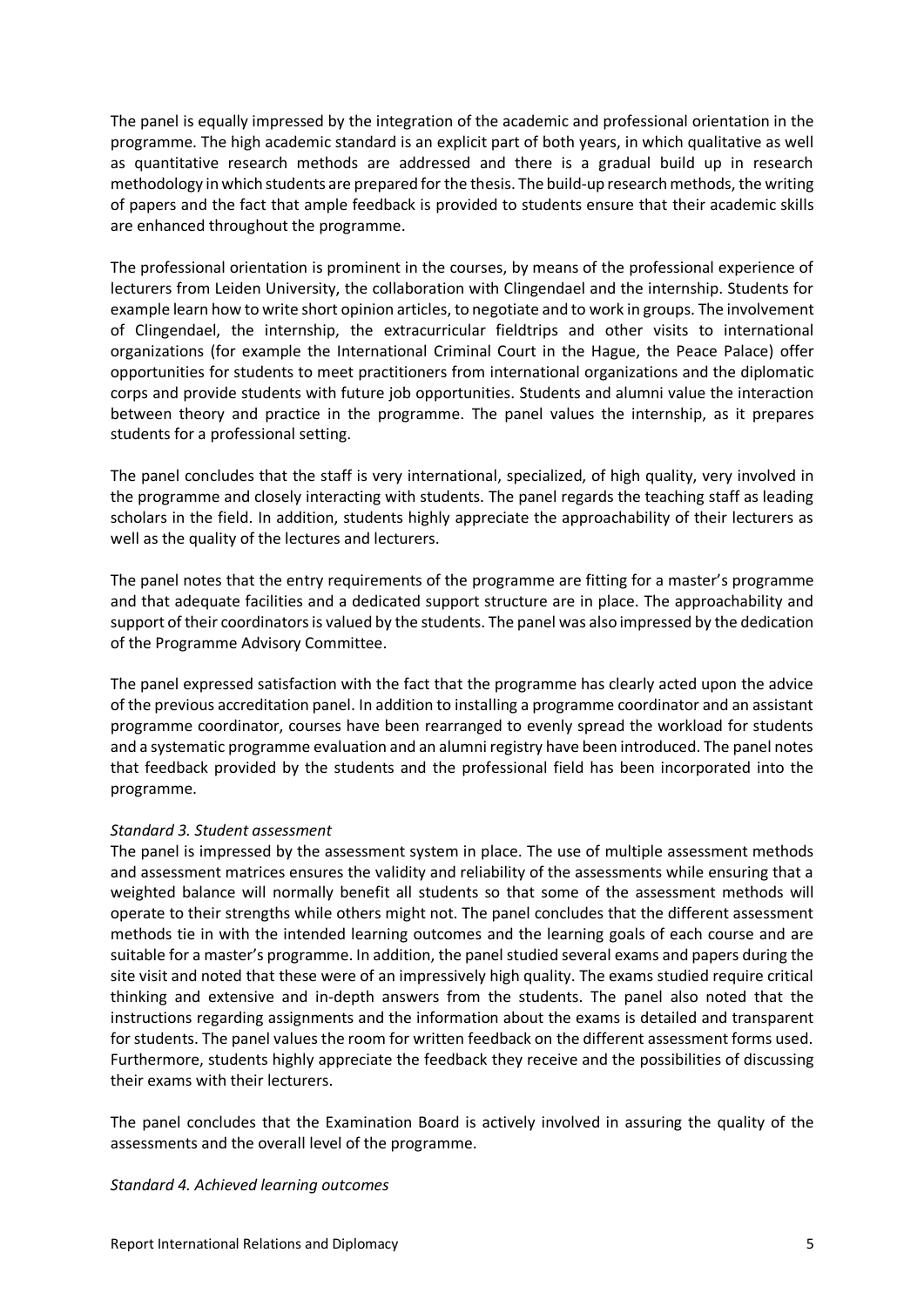The panel concludes that the theses reflect the level of the programme and the high academic standard set by the programme. The panel is of the opinion that the graduates well surpass the generic quality standard for a master's programme. The panel also regards the level of the programme as an international example. This is reflected in the very proficient use of research methods and skills and the good use of theory and up-to-date discussions of the relevant literature. The meeting with students and alumni during the site visit confirmed the high level of the thesis / the programme. The students and alumni the panel met are eloquent and highly involved in the programme. The alumni survey shows that alumni don't normally find it difficult to find a relevant job (or internship) in (inter) national organisations in their field.

#### **General conclusion**

Based on its international experience (Belgium, Norway, Italy, Netherlands and Austria), the panel concludes that the quality of the Leiden programme stands out as very strong both nationally and internationally. The panel also concludes that the programme is, in comparison with other master programmes, clearly of a higher level in terms of ambition, the level of teaching, assessment, and outcome as well as the selection of students and the involvement of students in the program. The interdisciplinary approach, the international classroom and the universities' and faculties' support system add to this. The programme, both in the design and implementation, can be used as an international example The nanel nates with great approximation that the programme in International international example. The panel notes with great appreciation that the programme in International Relations and Diplomacy is comparatively better structured and operated at a higher level than relations and *Diplomacy* is comparatively setter stractured and operated at a inglier fever than<br>elsewhere. The panel assesses the standards from the *Assessment framework for limited programme* assessments in the following way: **Example 2018** 

| Standard 1: Intended learning outcomes    | excellent |
|-------------------------------------------|-----------|
| Standard 2: Teaching-learning environment | excellent |
| Standard 3: Assessment                    | good      |
| Standard 4: Achieved learning outcomes    | excellent |
| General conclusion                        | excellent |

The chair and the secretary of the panel hereby declare that all panel members have studied this report and that they agree with the judgements laid down in the report. They confirm that the assessment has been conducted in accordance with the demands relating to independence.

**Date: September 20th 2018**

Find Wein

Chair Secretary Secretary Secretary Secretary Secretary Secretary Secretary Secretary

**Prof. F. Weiss Drs. T. Buising** air **Secretary**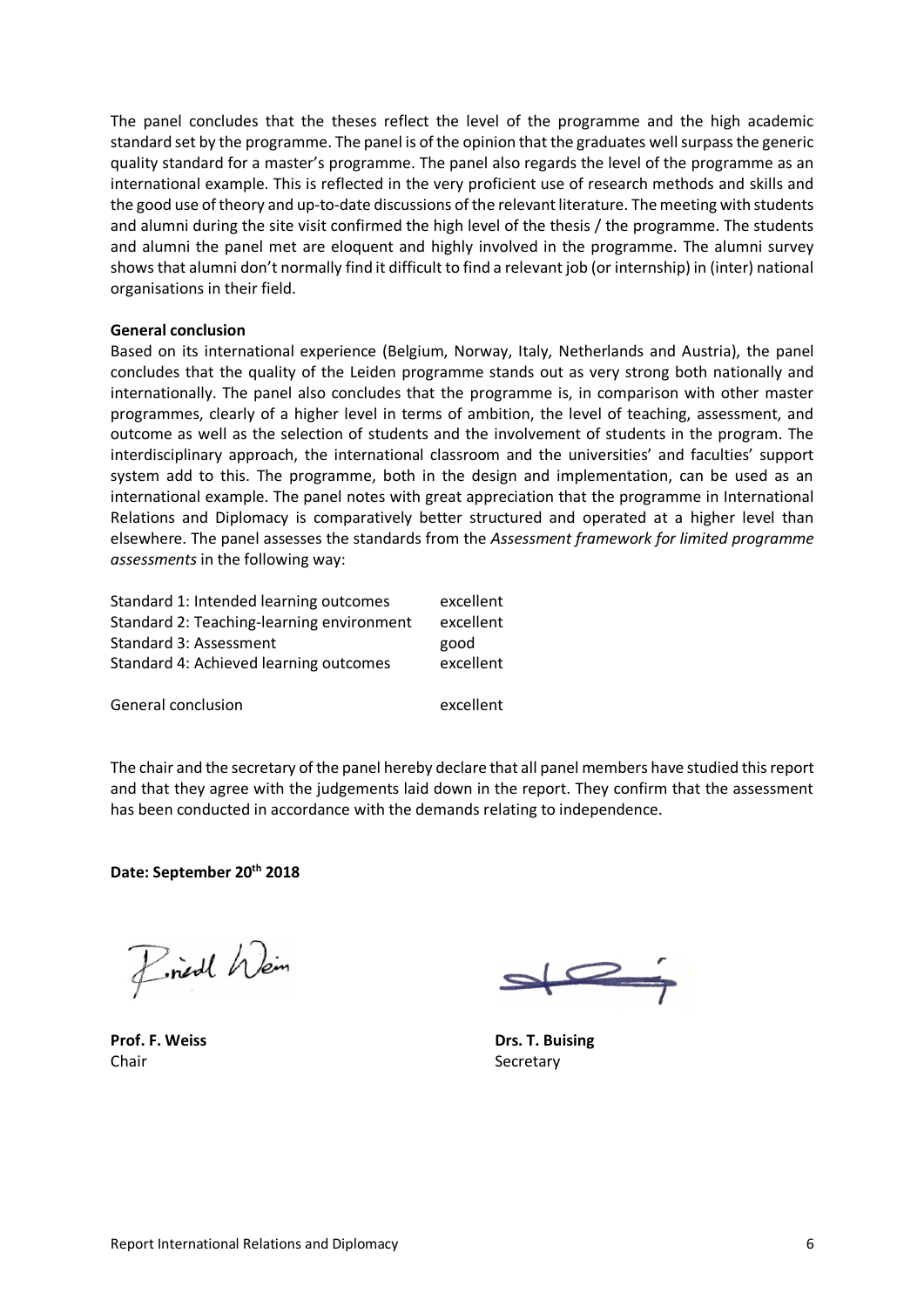## **Introduction**

The master's programme International Relations and Diplomacy is part of The Faculty of Governance and Global Affairs, of Leiden University and fully located in The Hague. The Faculty of Governance and Global Affairs is the youngest faculties at Leiden University and offers three bachelor programmes and five master's programmes. At the location in The Hague, six faculties offer education to approximately 4.500 students.

#### *Cluster*

The assessment of the master's programme International Relations and Diplomacy (MIRD) was part of a cluster containing seven advanced master's programmes of Leiden Law School and one master's programme from the Faculty of Governance and Global Affairs of Leiden University:

- Advanced Studies in European and International Business Law;
- Advanced Studies in Air and Space Law;
- Advanced Studies in Public International Law;
- Advanced Studies in European and International Human Rights Law;
- Advanced Studies in International Civil and Commercial Law;
- Advanced Studies in Law and Digital Technologies;
- Advanced Studies in Children's Rights;
- MSc in International Relations and Diplomacy (Faculty of Governance and Global Affairs).

#### *Organisational structure*

The Faculty of Governance and Global Affairs has a dedicated management and organisational structure in place for its master's programmes. The programme management team consists of the programme director, the programme coordinator and a research & education assistant. The programme director is responsible for the implementation and maintenance of the academic quality and profile of the programme. The programme coordinator is responsible for overall logistical support. The programme coordinator is also, together with the research and education assistant, a primary contact point for the students and available on a daily basis for students. In addition, the programme coordinator and the research and education assistant are responsible for communicating with the lecturing staff, should a student be unable to make contact.

The management team is responsible for the day to day running of MIRD, the development of the programme and for student mentoring and advice. The management team discusses and advises on a range of issues surrounding the programme, such as admissions, programme structure, assessment and evaluation and any other related issues or challenges that may arise. The team systematically reviews the prevalent rules and regulations, and has, via the dedicated Examination Board, put a structure in place for cross-reviewing exams and theses, in order to monitor and compare performance and assessment. The MIRD programme is embedded into the quality monitoring structures of the Faculty of Governance and Global Affairs and is supported by the faculty's support staff on matters such as recruitment, quality assurance and other policies relevant to the quality of the programme.

Based on the recommendations of the last (re) accreditation, the programme introduced a systemic programme evaluation, in addition to the existing course evaluations and an alumni registry has been implemented. In addition, a programme coordinator has been installed and some courses have been rearranged to evenly spread the workload for students.

#### **The programme**

The 120 EC two-year master's programme in International Relations and Diplomacy (MIRD) aims at providing students with knowledge, understanding and skills in the field of international relations, including international organization, conflict resolution and diplomacy. Students are prepared for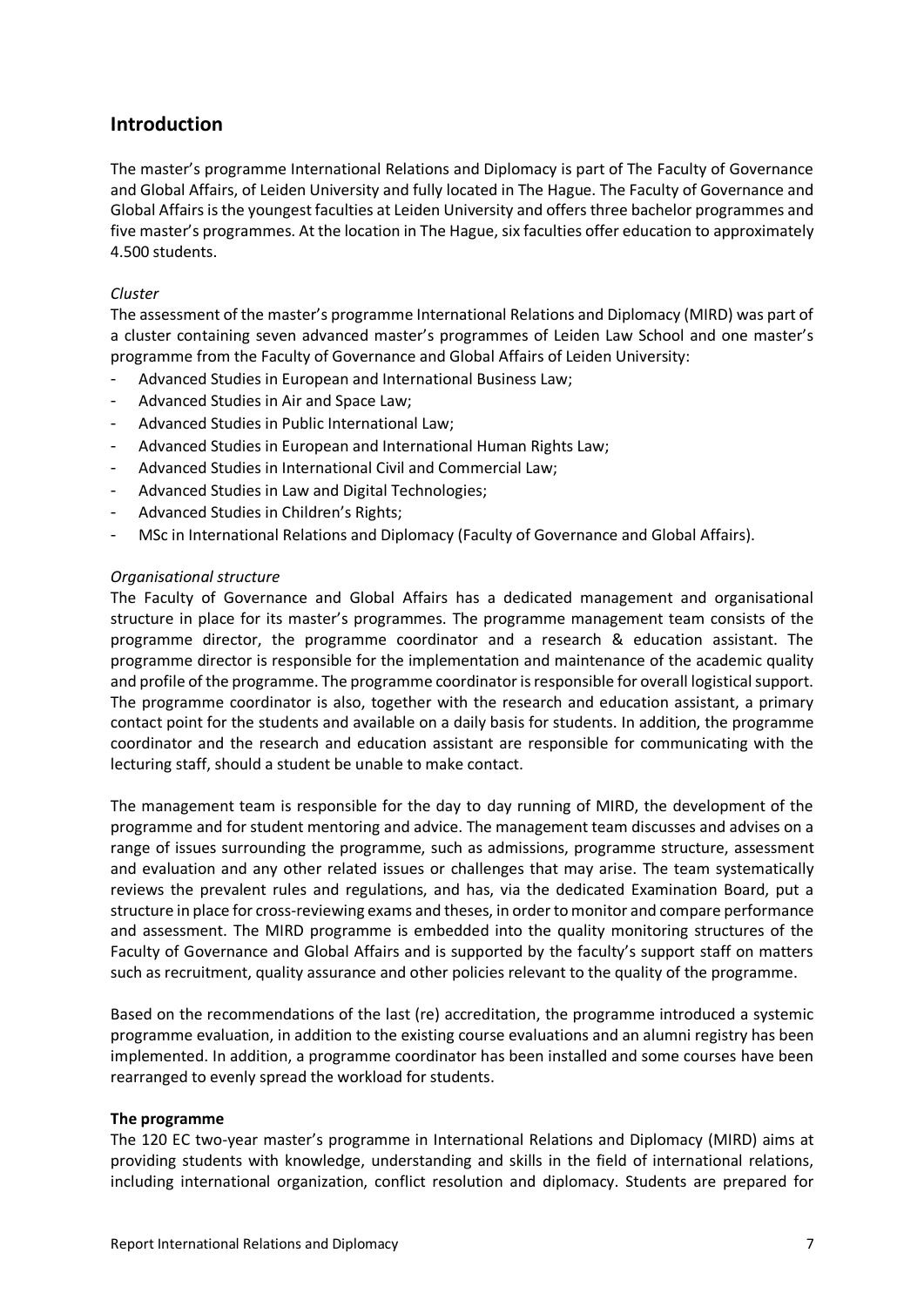careers in international governmental and non-governmental organizations, international diplomacy, national or international public administrations, 'think tanks' and research institutions, international interest associations or international business. The programme is offered in full-time modus and in cooperation with the Netherlands Institute of International Relations, Clingendael.

#### **Panel and assessment**

The panel that assessed the master's programme International Relations and Diplomacy (Appendix 1) consisted of:

- Professor Friedl Weiss (chair), Emeritus Professor of European Law, European and International Economic Law, Institute of European, International and Comparative Law, University of Vienna, Austria;
- Professor Anna Masutti (member), Professor of Air Law and European Transport Law, University of Bologna, Bologna, Italy;
- Professor Arild Saether (member), Emeritus Professor and former Chair School of Management, Faculty of Economics and Social Sciences, University of Agder, Kristiansand, Norway;
- Professor Eva Lievens (member), Assistant Professor of Law & Technology at the Faculty of Law and Criminology of Ghent University, Ghent, Belgium;
- Professor Marcel Brus (member), Professor of Public International Law, University of Groningen, Groningen, the Netherlands;
- Ms. Alena Kurilova (student member), Student of LL.M. in Commercial and Company Law, at the Erasmus University, Rotterdam, the Netherlands.

Drs. Titia Buising, who acted as secretary, supported the panel. The NVAO has approved the composition of the panel on March 8<sup>th</sup>, 2018.

The panel based its assessment and report thereon on the standards and criteria described in the NVAO Limited Accreditation Framework (2016). Based on the information provided, the panel members formulated questions and themes to be discussed during the site visit. The panel convened for a preparatory meeting on April 3<sup>rd</sup>. The site visit took place on April 4<sup>th</sup> and 5<sup>th</sup> at Leiden University (Appendix 2: Schedule of the site visit). Since the programmes overlap in both composition and content, the site visits of the eight programmes were combined.

The panel formulated its preliminary assessments per theme and standard immediately following the close of the site visit. These were based on the assessment of the programme documents and on the findings of the site visit. At the conclusion of the assessment, the results were presented to representatives of the programme. The draft version of this report was sent to the programme representatives; their reactions have led to this final version of the report. The development dialogue was held after the site visit. The report of this dialogue will be published by the Faculty of Governance and Global Affairs on its website.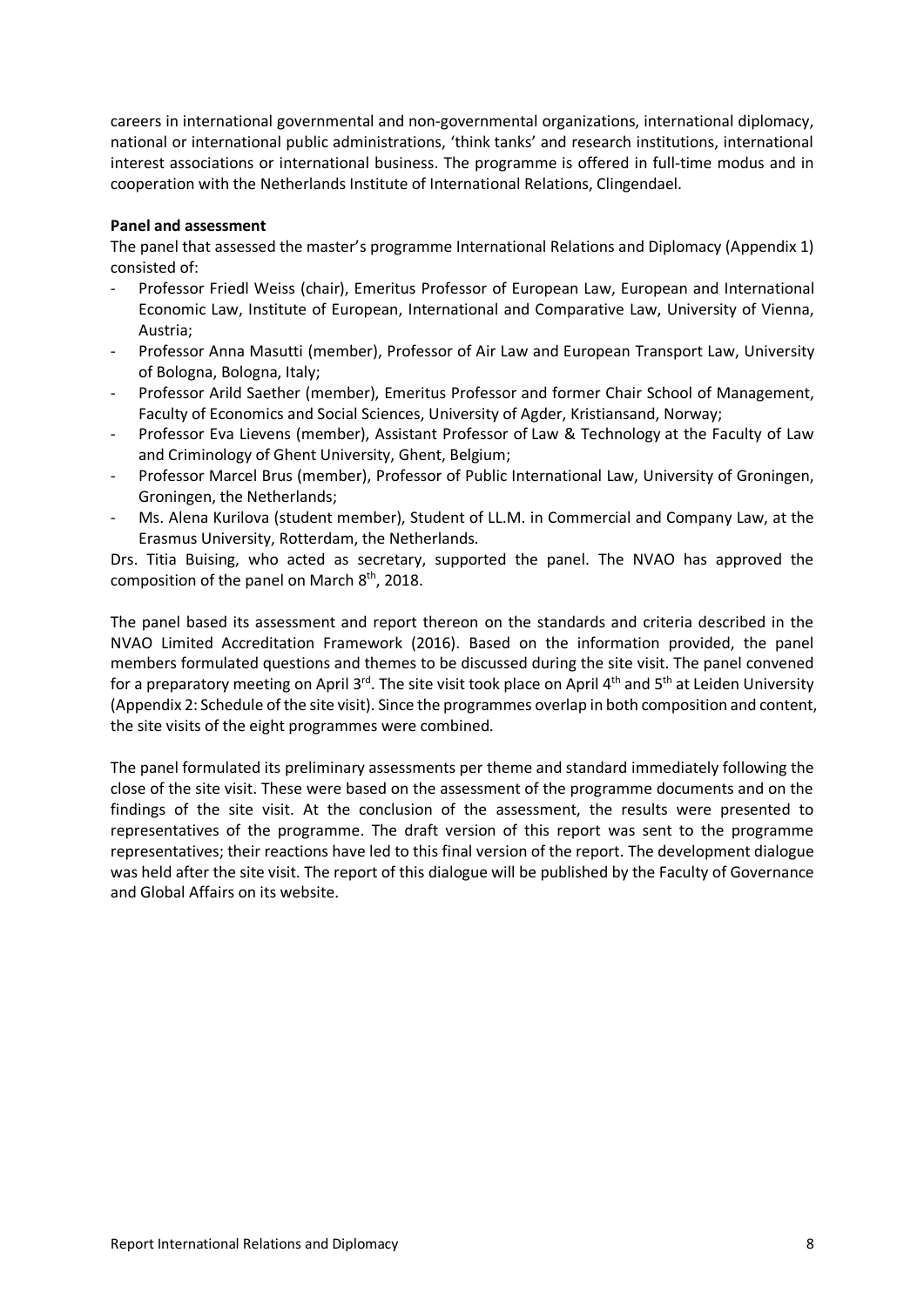## **1. Intended learning outcomes**

*Standard 1: The intended learning outcomes tie in with the level and orientation of the programme; they are geared to the expectations of the professional field, the discipline, and international requirements.*

#### **Findings**

The programme operates in the current era of global interdependence, where nation-states are gradually becoming less autarkical in political, economic as well as social terms. Global developments and challenges – including terrorism and environmental pollution – spill over and affect domestic settings. In addition, domestic public policy may generate effects on other states, for example regarding socio-economic policy choices, capital flight or 'brain-drain'. These challenges cannot be met at the domestic level exclusively, but call for increased international and supranational cooperation, involving both nation states and non-state actors.

According to the self-evaluation report, the processes mentioned above result in a growing demand for expertise in international relations and diplomacy, also outside the 'traditional' spheres of defence and security. This broader perspective arises because economic globalization (in general terms) affects other areas such as culture and justice, and not only traditional foreign diplomatic service. In addition, other government departments, subnational governments, and non-governmental organizations (NGOs) are getting more involved in international cooperation and diplomacy. These developments affect the field of international regulations and diplomacy and the MIRD programme aims to prepare students for these changes. The programme provides students with knowledge, understanding and skills in the field of international relations, including international organization, conflict resolution and diplomacy. The programme wants to offer a high academic standard and to build bridges to the practice of international relations and diplomacy, by offering an alteration of research, theory and practice.

#### *Intended learning outcomes*

The intended learning outcomes of the programme (see Appendix 3: Intended Learning Outcomes) are described in terms that reflect the Dublin descriptors: knowledge and understanding, applying knowledge and understanding, ability to formulate judgments, communication and learning skills. The programme covers the theoretical foundations of international relations, conflict resolution and diplomacy, the theory and practice of international organisations and challenges into international relations, international organisations and diplomacy (including threats to international peace and security). In addition, historical developments in the field are addressed, as well as (the complexity and interdisciplinarity) of global challenges and the interaction with related disciplines.

#### *Orientation: academic and professional.*

The programme has an explicit academic and professional orientation, focused on specialisation in international relations and diplomacy. Students learn to apply research skills and methodology, to formulate important research questions and to design and execute appropriate research strategies – based on both quantitative and qualitative methodologies – in order to answer these questions. In addition, students learn explicitly how to test theoretical propositions based on empirical evidence. The academic knowledge and skills obtained in programme, including the capacity to apply adequate political science research methods and tools, and the ability to present academic results, also prepare students for continued academic education or research in the framework of advanced professional settings.

The programme prepares students for careers in international governmental and non-governmental organizations, international diplomacy, national or international public administrations, 'think tanks' and research institutions, international interest associations or international business. The programme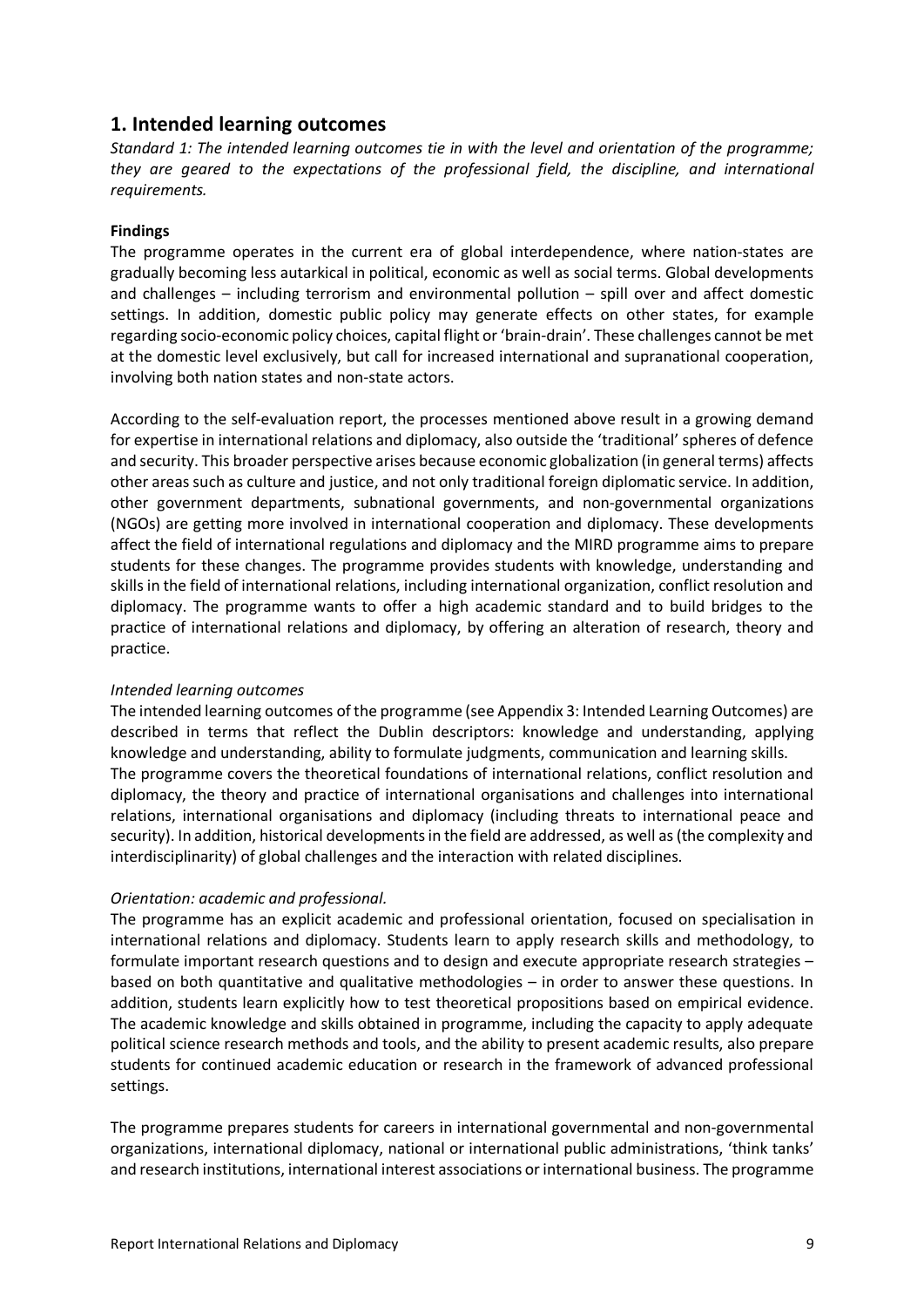aims to build bridges to the practice of international relations and diplomacy. The Netherland Institute of International Relations Clingendael is involved in the programme and the location of the programme in The Hague offers access to the expertise, practice and infrastructure of relevant international institutions. The meeting with alumni learned that they felt well prepared by the programme for their (professional) career.

During the site visit, the panel met with representatives from the professional field. In general, the representatives are very satisfied with the achievement level of the graduates from the master's programme MIRD. They remarked that the programme prepares students in starting a diplomatic career, working in think tanks, in research and in international organisations. In addition, the representatives value the approachability of the programme management.

#### *International benchmark*

The self-evaluation report included an international benchmark with comparable programmes. The University of Amsterdam, Free University of Amsterdam and Radboud University Nijmegen offer a oneyears master's programme in political science, with a track or focus in international relations. These programmes however differ in their focus; the Nijmegen programme for example does not include diplomacy. The University of Groningen offers a one- year programme in International Relations and International Organization, including an internship. The Groningen programme however does not focus on diplomacy, and it does not have a link with a think-tank. The Utrecht Universities master's programme in Conflict Studies and Human rights also lacks a focus on diplomacy and an explicit link between theory and practice. On an international level, several comparable programmes are offered, for example the International Relations and Diplomacy programme of the University of Antwerp and the two-year master's programme International Relations and Diplomacy of AGSIRD in Paris. The first programme is however offered in Dutch. The latter programme lacks the embedded environment of a university and the collaboration with a think tank. In addition, most programmes take one year and focus more on practice and less on theory and methodology.

#### **Considerations**

Based on the studied documentation and the meetings during the site-visit, the panel concludes that the intended learning outcomes reflect the level of the programme. The panel notes that the level expected of the students is very high. This is also reflected in the combined academic and professional orientation of the programme. The panel considers this to be a demanding and high-level combination. The panel concludes that the intended learning outcomes of the masters' programme MIRD are in line with the subject specific reference framework for Dutch Political Science programmes. In addition, it concludes that the Dublin descriptors are reflected in the intended learning outcomes.

The panel applauds that the programme's distinct academic orientation is visible in the intended learning outcomes. The high academic standards set are reflected in learning outcomes 1h, 2a, 2b, 2c and 2d. Students are not only expected to develop their own academic thinking and to apply this but also to conduct graduate-level research and to contribute to on-going academic research in the field. Students are also explicitly trained to conduct continuous academic research or research in a professional setting, based on sound methodological training and elaborate insights into the field. The panel concludes that these academic standards are of a higher level than those in regular master's programmes. In addition, during the programme students get ample practice to improve their research skills in the writing of many papers and the thesis.

The panel notes and highly appreciates that the intended learning outcomes also reflect the professional orientation of the programme; during the programme students learn to apply their knowledge and understanding of international policies to find solutions to current challenges to peace and security (intended learning outcome 2f) and students have problem solving skills related to new challenges and unfamiliar circumstances on the global or regional level (intended learning outcome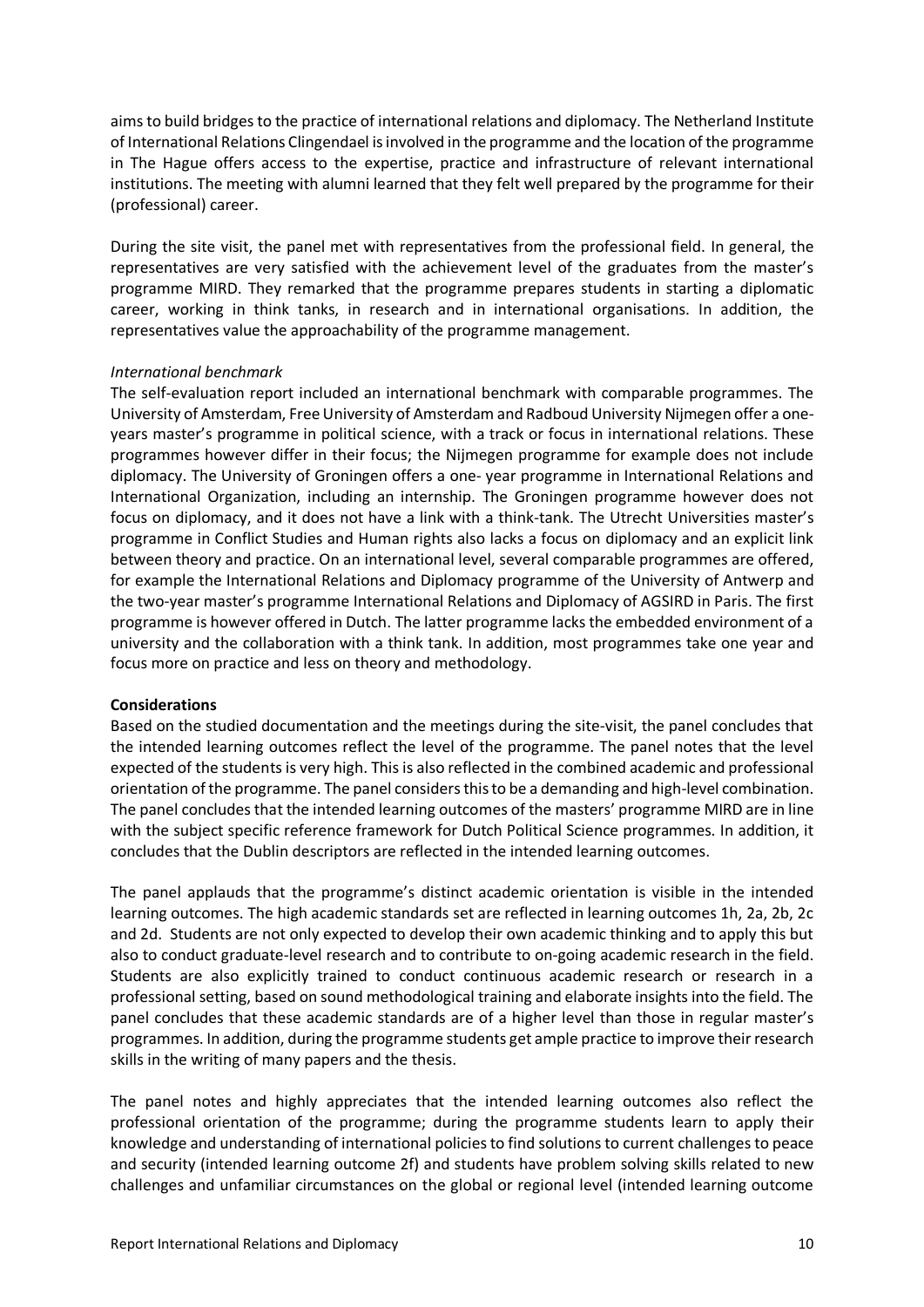2g). In addition, the professional orientation of the programme is reflected in the practical skills students learn, the internship, the fieldtrip and the contribution from lecturers (for example from Clingendael) with ample experience in the professional practice (see also standard 2).

The international character of the programme is explicitly part of the intended learning outcomes and the programme; in which students gain profound knowledge of and insight in the international field of relations and diplomacy. For example, international and global challenges are addressed, as well as developments in the EU, international security and human rights, developments in international organisation, international conflict resolution and international negotiations and diplomacy. This international character of the programme is also noticeably reflected in the international classroom, with international students and international lecturers, the programme has realised (see also standard 2).

The panel notes that from an international perspective, the MIRD programme is rather unique. There are programmes (national and international) that also focus on aspects of international relations and diplomacy, but usually less specialised and without the embedding in a university and the connection to a think tank.

In summary the panel concludes that the intended learning outcomes systematically surpass by a considerable margin the generic quality standard and can be regarded as an international example. The intended learning outcomes reflect the high academic standard (i.e. academic orientation) and the explicit professional orientation of the programme as well as the international focus of the programme. In addition, the intended learning outcomes seamlessly match the subject specific reference framework and the expectations of the (international) professional field. The professional orientation of the programme, the connection to Clingendael and the internship ensure close contact with the demands in the professional field. The intended learning outcomes also match with the universities ambition to tie in research and education and faculty's international focus.

#### **Conclusion**

The panel assesses Standard 1 as Excellent.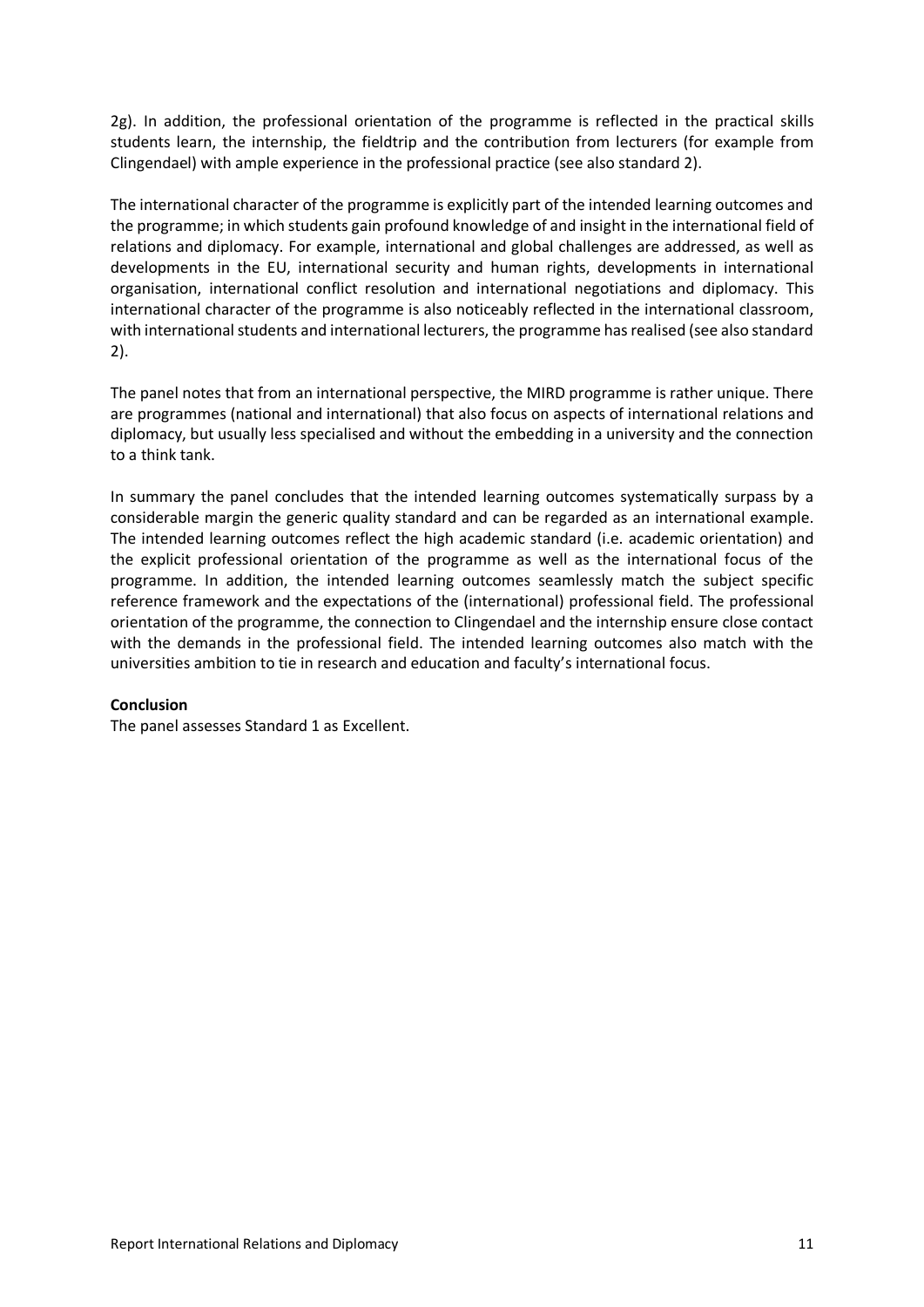## **2. Teaching – learning environment**

*Standard 2: The curriculum, the teaching-learning environment and the quality of the teaching staff enable the incoming students to achieve the intended learning outcomes.*

#### **Findings**

The two-year programme (120 EC) consists of four blocks per year. Each block consists of two or three courses (5 EC or 10 EC each). Next to the courses (of which two are electives), the programme comprises an internship, an international fieldtrip, and a thesis (15 EC) (Appendix 5). All parts of the programme are mandatory. The programme translated the intended learning outcomes into learning goals per course. Besides, the relation between the intended learning outcomes and (learning goals of) the courses is made explicit in a matrix.

The first year of the program is mainly devoted to acquiring knowledge and insight into the broader field of international relations and to obtain the academic skills to conduct graduate-level research in political science. The first year starts with the International Relations: Theory and Approaches course. This course serves as an advanced introduction to theories and approaches of international relations. A broad range of theories such as realism, liberalism, constructivism, the English school, critical approaches and concepts such as power, anarchy and norms are discussed. In addition, students apply these theories and concepts to several issues in international politics. The second course on European Integration includes an extracurricular fieldtrip to EU institutions in Brussels. The other courses in the first- and second-year address specific themes and areas more in-depth, such as the theory and practice of diplomacy, international negotiation, international law, international political economy and conflict, civil war and mediation.

In two blocks (one per year), students can choose between two electives. Students can for example opt for the Non-Western Diplomacy: The Case of East Asia course, that focuses on (style and strategy of) diplomacy and international relations in East Asia. Or for a course on digital diplomacy, that addresses the question how recent technological developments empower different diplomatic actors (people, governments and companies). The site-visit learned that students value the electives, since they offer room for deepening their knowledge in a topic of their own interest. In addition, the papers and assignments during the courses also offer ample room for their individual interests.

The academic orientation of the programme is present in the academic and research skills that are trained throughout the programme. In the second block of the first year, qualitative research methods are addressed. Quantitative research methods are studied in the third block. The former includes methodologies such as comparative case study methods and path tracing while the latter includes statistical techniques such as multivariate and logistic regression analysis. During the site-visit, the panel learned that in the Quantitative Research Methods course, students are divided in groups of their own level and statistical experience (based on a diagnostic assessment). The teaching is tailored to the level of the groups. In preparation for the course, students also are invited to watch YouTube tutorials.

The methodological training of students continues in the second year with the Research Design course, the Thesis Lab and ultimately the thesis. In the Research Design course students practice conducting an independent academic research. The course addresses the practical issues of conducting research such as choosing a topic, formulating a research question, generating testable hypotheses, operationalizing concepts and finding data etcetera. In the framework of the Thesis Laboratory students present the theoretical foundations and methodological techniques they plan to use their final thesis. The result of this course is a thesis proposal.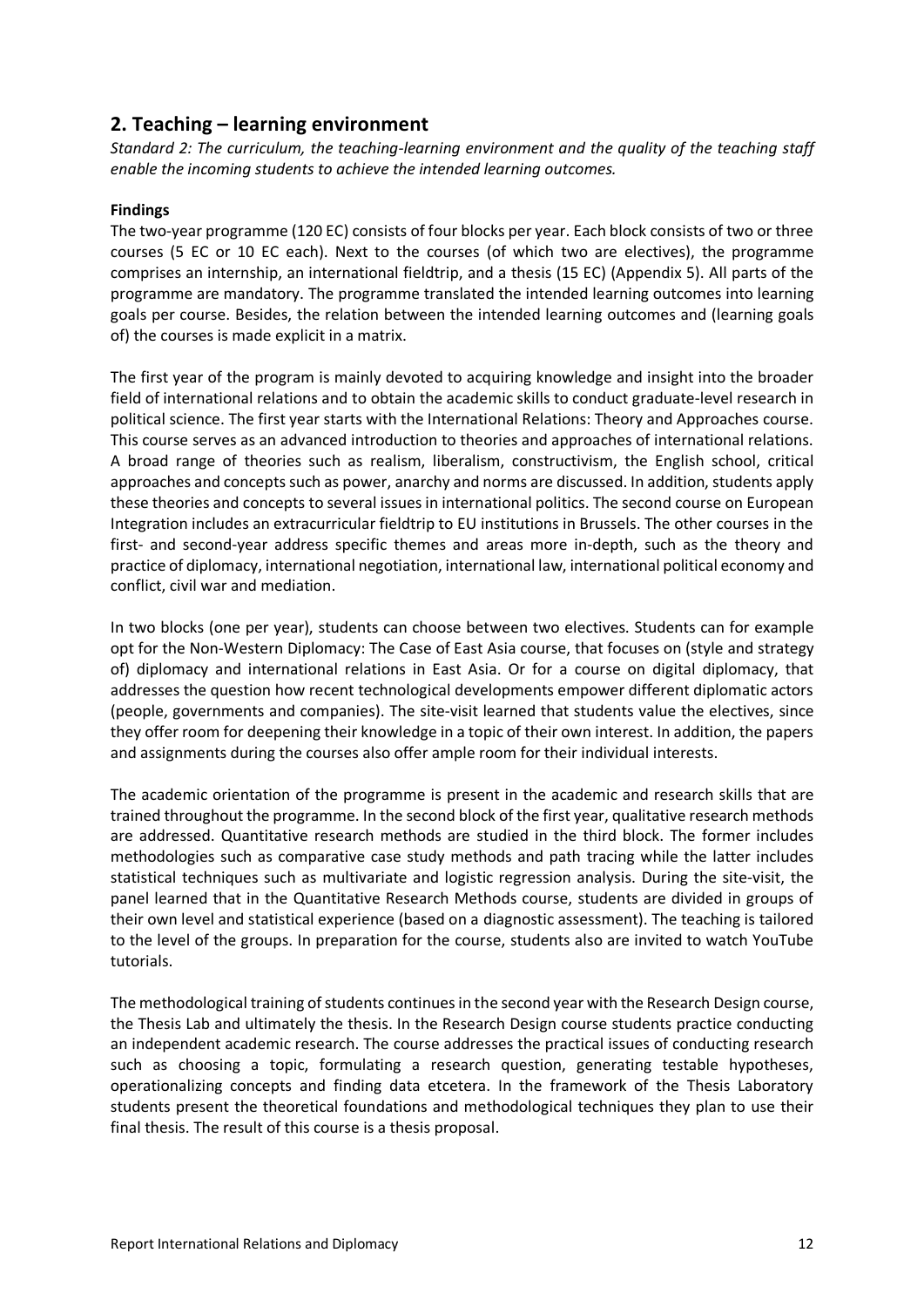During the site-visit it became clear that there is a gradual build up in the writing of papers and also a gradual build-up in the amount of reading required throughout the programme which both become more extensive during the programme. Students remarked that they receive ample feedback on their research papers. Lecturers and the programme coordinator are also available for consultation in this regard.

The professional focus of the programme is apparent in the different courses, the fieldtrip, the lectures offered by Clingendael and the internship. In the Diplomacy Theory and Practice course, for example, students write opinion articles, practice their group work skills and learn how to deal with the pressure of short-notice assignments. In the International Negotiation course, students practice their negotiation and debating skills. The courses and lectures taught by Clingendael faculty address current challenges and issues in international affairs, including modern ways to conduct diplomacy, the role of modern communication tools in diplomatic activity, patterns of international negotiation, global governance and specific diplomatic activities of existing or emerging global powers. The (guest) lecturers involved in the programme also bring their own working experience to the classroom.

In the mandatory internship (minimum of ten weeks fulltime) students apply academic insights to individual work assignments and learn to understand the professional demands of functioning in an international institution or setting. The internship also helps to build valuable professional contacts for future job placements. Students are supported in finding an internship position by the programme coordinator and the education and research assistant. Internship and job opportunities are also posted on Blackboard. The programme coordinator offersstudents tailor made advice on career and interview training.

The alumni the panel met with, value the combination of academic theory and practice in the programme. In courses with Clingendael practical skills in for example negotiation are practiced. In addition, the interdisciplinary approach and the internship made them feel well prepared for their professional practice.

#### *Intake*

The programme aims to attract excellent students from universities all over the world to create a stimulating high-quality international learning environment. The number of students is growing, from 16 students in 2011-2012 to 37 in 2016 – 2017. Students generally come from all over the world, in 2016 – 2017 representing nineteen countries across Europe, North and South America, Africa and Asia. The main requirements for enrolling are a bachelor's degree (in political science, international relations, international law, public administration, economics, sociology or history) and proven English language proficiency.

During the site-visit, the panel discussed the entry level of the students with students and lecturers. This because the requirement of a bachelor's degree may vary between countries, which can lead to differences in student's entry level and content. It became clear that, in cooperation with the study association, extra reading material is made available before the start of the programme and that the first course ensures that students start from a common ground. The Thesis Lab course also provides extra support in conduction research and writing. In addition, extra training and guidance from the programme coordinator are available on an individual basis.

#### *Didactics*

At Leiden University, teaching is explicitly connected to research. The university aims to provide graduate students with academic education at the frontiers of academic development and thorough academic research training. In the programme, the perspective of teaching is both international and academically rigorous. All courses have a cross-national approach and involve international academic literature.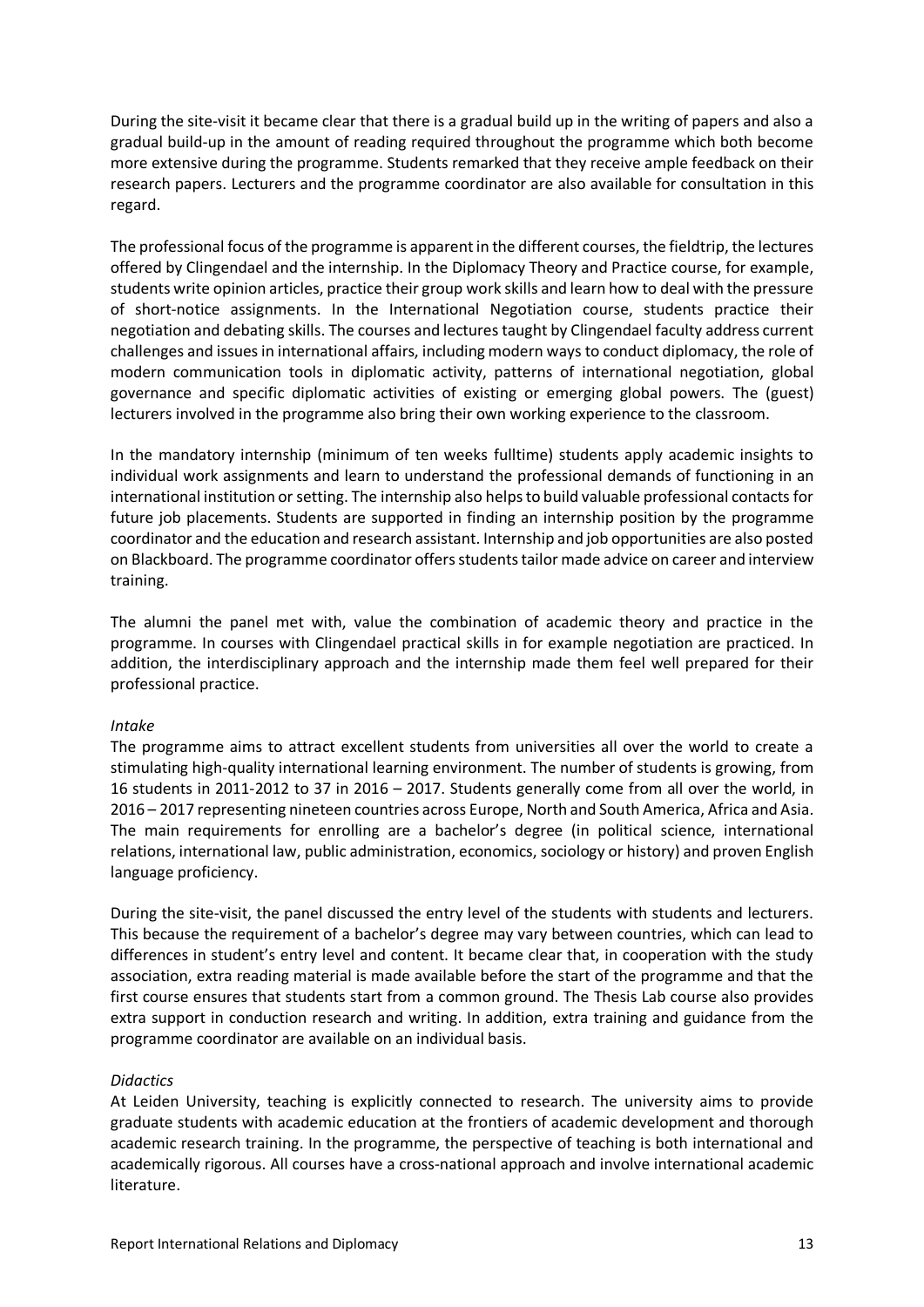Students are expected to prepare for their classes and to actively participate. Even though classes are not mandatory, in all courses attendance is part of the class participation grade. The programme aims for interactive and high-level teaching and discussions during classes. Most courses are taught in the form of seminars, in which theoretical developments, as well as recent events in practice, are being taught and applied. Students practice their writing skills in different assignments and their oral communications skills in for example debates or round table discussions. Courses usually follow an integrated format of lecturing, presentations and discussion. The international composition of the student body allows for the cross-national approach and adds to the discussions in the classes. During the site visit, students and alumni confirmed this. They value the interactive and intensive teaching and the small scale of the programme. The site-visit also learned that in some courses, the student body is divided into groups. This is for example the case in the Thesis Lab course, where students receive feedback from both lecturers involved.

#### *Staff*

The professional orientation and high academic standards of the programme are also reflected in the qualifications of all staff involved. The teaching staff consists of Leiden University staff and staff of the Netherlands Institute of International Relations Clingendael. Most of the lecturers involved are professors, with a track record in research on international relations and diplomacy. In addition, guest lecturers from different international organisations and different disciplines are involved. Guest lecturers are selected on their specialised knowledge; their knowledge of English and presentation skills are also considered.

For each course a coordinator is appointed. The course coordinator is part of the academic staff of the faculty and ensures the quality and level of the teaching. Lecturers actively discuss the contents of their courses with each other. Students appreciate the approachability and feedback their lecturers.

#### *Facilities and organisation*

The programme is offered at the Faculty of Governance and Global Affairs at the campus in The Hague, where students can enjoy the same facilities (lecture rooms, library etcetera) as all other students.

On a daily basis, the programme coordinator and the research and education assistant support students and staff. Their lecturers monitor student's progress. Lecturers discuss concerns regarding student progress and performance with the programme coordinator and the research and education assistant. Additional support for students, for example one-to-one sessions, additional readings or student counselling, is always available and tailored to the student's need. Yearly exit surveys with students are held in order to review the programme. Each course is evaluated as well as the entire programme. The results of these evaluations are discussed in the Programme Advisory Committee. To support the social and learning environment, the programme organises (social) events for students.

During the site-visit, the panel also met with representatives from the Programme Advisory Committee. The committee consists of an equal number of representatives of students and academic staff. The student members stay in close contact with their fellow students through personal contact, meetings and evaluation forms. Each year, all courses are evaluated. A random sample of the results of these evaluations is discussed in the Programme Advisory Committee.

#### **Considerations**

The panel concludes that content and structure of the programme enable students to achieve the intended learning outcomes. Its coherent and mandatory structure ensures that all students gradually develop both a specialist and a more systemic understanding of international relations and diplomacy. This understanding is further refined during the programme, also in its practical implications, by research methodologies offered throughout the programme and in each course through a number of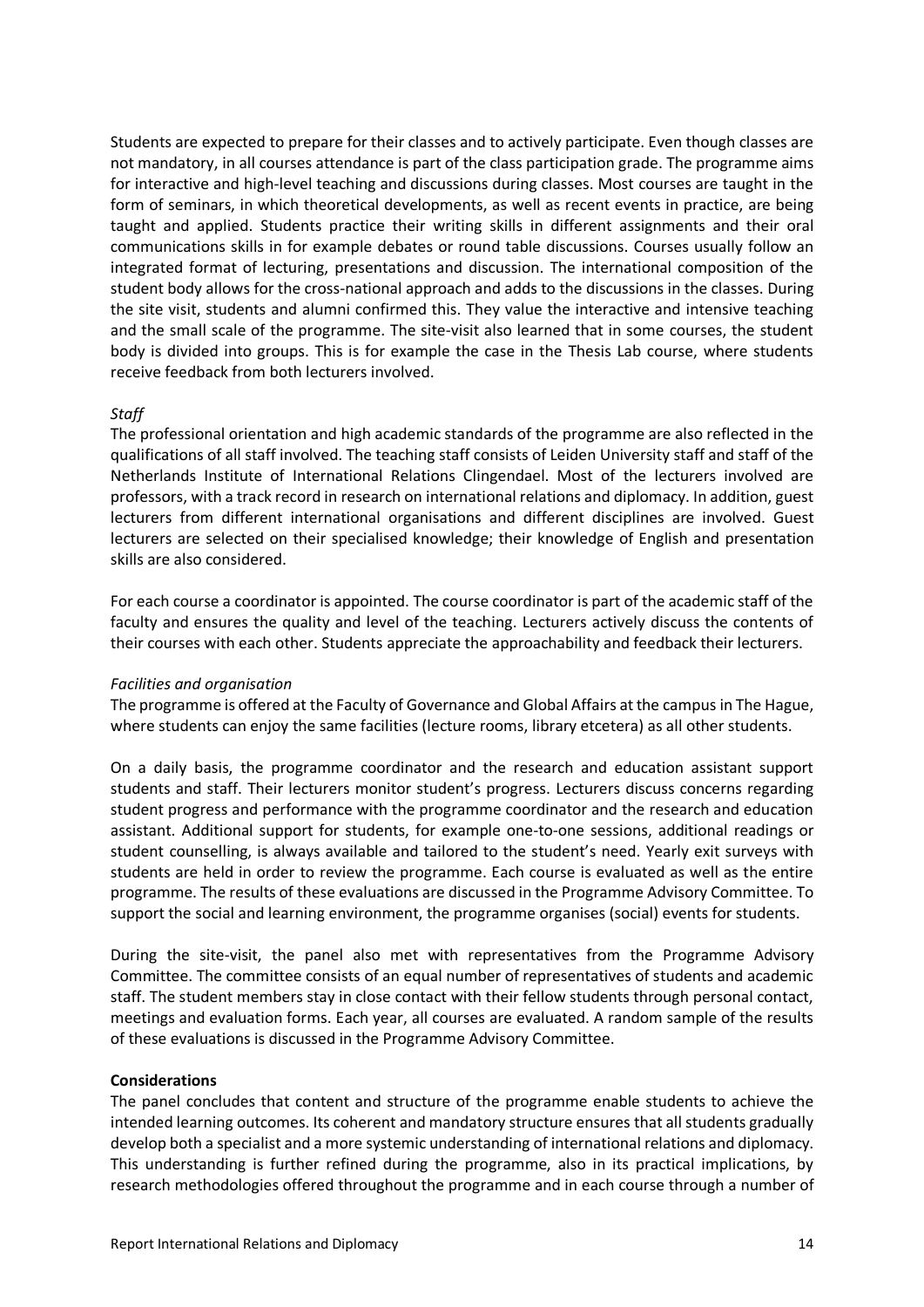assignments. The panel concludes that the assignments during the courses and the thesis offer ample room for focussing on student's individual interests. The duration of the programme offers ample room for an internship and the thesis. The panel concludes that the programme succeeds in its ambition to provide students with a quite intensive first year.

The panel notes that the relation between the intended learning outcomes and the course is indicated in the course descriptions. During the site-visit, the panel also studied materials and literature used in the programme. Based on this, the panel concludes that the materials used are up to date, relevant and of master level. The panel values electives in the programme. This gives students the change to deepen their knowledge and understanding in the chosen field.

The panel is impressed by the fact that the programme succeeds in realising a truly international and intercultural classroom. The international diversity of the student body, the international focus of the programme, the international experience of the lecturers and the teaching methods in which international and intercultural aspects of public international law are addressed, all add to this conclusion. The courses have a cross-national approach and international literature and experiences are discussed throughout the programme. Students not only learn about different (cross-national) views on and practice in the field but also to accept and respect cultural differences and to work with people from different international backgrounds.

The teaching methods are interactive and intensive. The panel concludes that the programme is quite demanding, all classes have to be prepared, active participation during classes is expected and all courses have multiple forms of assessment.

The panel is equally impressed by the integration of the academic and professional orientation in the programme. The high academic standard is an explicit part of both years, in which qualitative as well as quantitative research methods are addressed and there is a gradual build up in research methodology in which students are prepared for the thesis. The gradual build-up in the writing of papers and the fact that ample feedback is provided to students also ensures that their academic skills are enhanced throughout the programme.

The professional orientation is prominent in the courses, by means of the professional experience of lecturers from Leiden University, the collaboration with Clingendael and the internship. Students for example learn how to write short opinion articles, to negotiate and to work in groups. The involvement of Clingendael, the internship, the extracurricular fieldtrip and other visits to international organizations (for example the International Criminal Court in the Hague, the Peace Palace) offer opportunities for students to meet practitioners from international organizations and the diplomatic corps and provide students with future job opportunities. The panel values the internship, as it prepares students for a professional setting.

Based on the CV's and the discussions during the site visit, the panel concludes that the staff is very specialized, of high quality, very involved in the programme and closely interacting with students. The panel regards the teaching staff as leading scholars in the field. In addition, students highly appreciate the approachability of their lecturers as well as the quality of the lectures and lecturers.

The panel concludes that the entry requirements of the programme are fitting for a master's programme. The International Relations: Theory and Approaches course ensures that all students have a solid base at the commencement of the programme. In addition, extra reading material and support are available on an individual basis. Based on the documents and the site visit, the panel notes that students are quite successful in obtaining scholarships for attending the programme.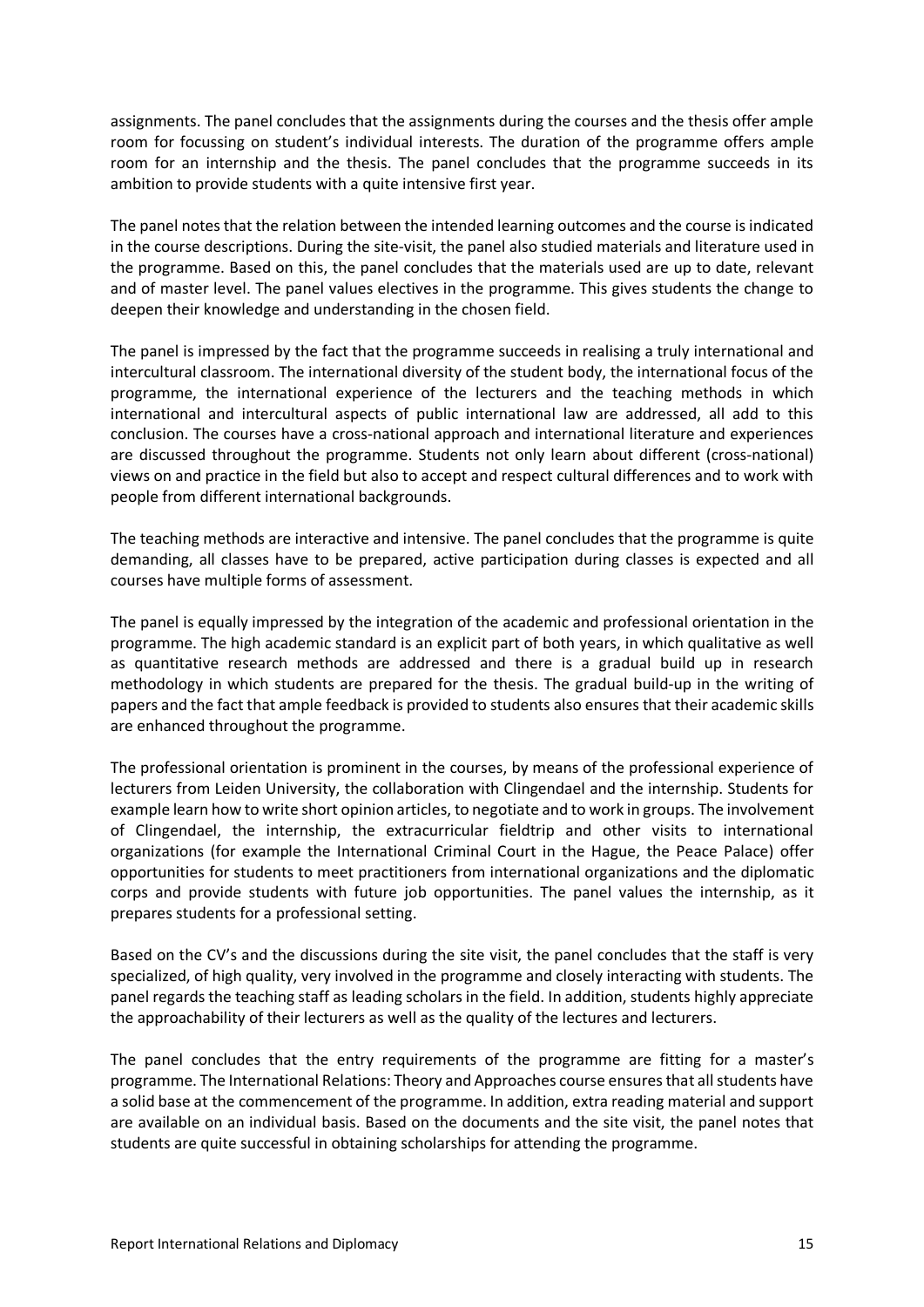The programme has adequate facilities and a dedicated support structure in place. During the site visit the panel learned that students appreciate the approachability and support of their coordinators. The committee was especially impressed by the dedication of the Programme Advisory Committee. The panel noted that the Programme Advisory Committee is independent and informed about the followup on their feedback and advice. In addition, the panel noted that the programme has incorporated the recommendations made during the last (re)accreditation: a systematic programme evaluation and an alumni registry have been introduced. In addition, a programme coordinator and an assistant programme coordinator have been installed and some courses have been rearranged to evenly spread the workload for students. The panel notes that feedback provided by the students and the professional field has been incorporated into the programme.

In summary, the panel concludes that the quality of the teaching – learning environment systematically surpasses the generic quality standard and can be regarded as an outstanding international example. The panel is very much impressed by the intensive and interactive teaching method and the international and intercultural classroom that is being realized. The programme takes into account the diversity of the students admitted and uses this diversity to enhance the interaction during the classes. The intended learning outcomes have been translated very coherently in learning goals of the different parts of the programme. In addition, the professional and academic orientations have been translated in a consistent manner in the programme and in the teaching staff. The teaching-learning environment vastly encourages students to play an active role in the design of their own learning process.

#### **Conclusion**

The panel assesses Standard 2 as Excellent.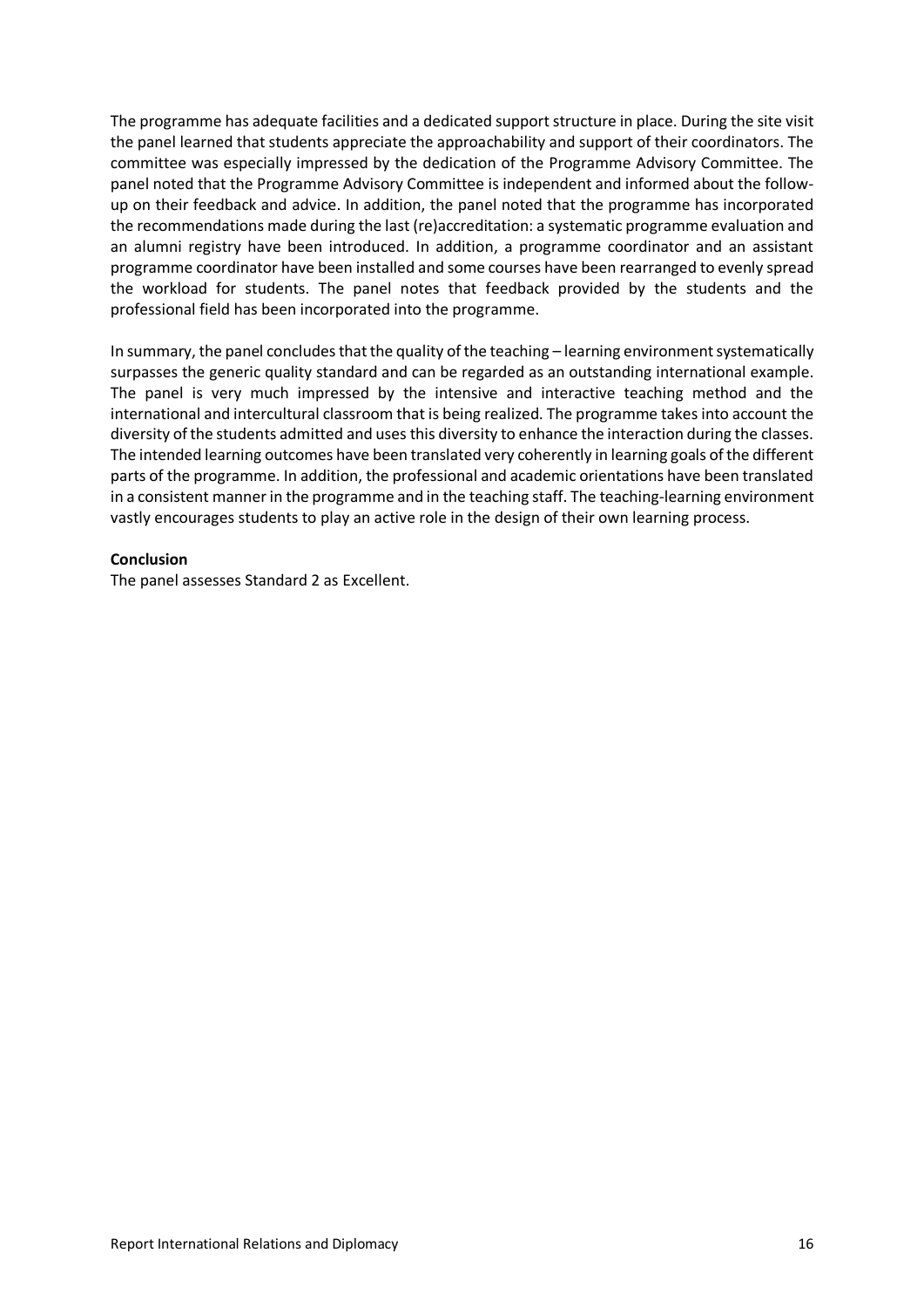## **3. Student assessment**

*Standard 3: The programme has an adequate system of student assessment in place.*

#### **Findings**

For all courses assessment matrices have been developed. With these matrices, the programme wants to ensure the continuity of the level and scope of the assessments. Lecturers have been trained in the use of course assessment matrices. All courses use multiple assessment methods, for example written submission on a case study, essay, paper, debate, opinion article, one-line test in class, take home exam or presentation. The final grade is a composite grade based on weighted percentages for each assessment method. Students are informed about this (and the assessment criteria / forms) in advance, by their lecturers and the course descriptions (which are available online). As mentioned earlier, class participation is part of the grading of most courses and usually accounts for 10% of the final grade.

The internship is finalised with an assessment form filled out by the internship supervisor and a written internship report. Both are assessed on the bases of pass or fail. Students are also expected to write an internship research paper. In this paper, students reflect on and evaluate recent developments related to the internship organisation. This paper is preceded by an internship research proposal. Both are assessed in the Internship Research Paper course.

Students appreciate the feedback they receive on their papers, as became clear during the site-visit. Students also value the possibility of discussing their exam individually with their lecturer.

#### *Board of Examiners*

The Board of Examinersis an integral part of the institutional framework of the Faculty of Governance and Global Affairs. The board has a supervisory responsibility with regard to the final exam, examinations and tests (correctly applying examination regulations, mediation in appeals, quality assurance). The board enforces regulations (guidelines for examiners, regulations regarding fraud, assessment of exams, and compensation rules). It grants exemptions from the rules in individual cases (course exemptions, additional opportunities for examination, granting lenience). The board randomly audits coursework and its assessments and the thesis.

The Board of Examiners consists of members of the academic staff and an external member. The Dean appoints all members. The Board of Examiners collectively sets up rules and policy. The Board of Examiners meets four to five times per year. Additional meetings may be held if needed. Each member has his or her own specific specialisations. The secretary supports the Board of Examiners.

During the site-visit, the panel met several representatives of the Board of Examiners. And it became clear that the Board of Examiners also gathers good practices in course assessments and monitors the diversity in supervisors involved in grading the thesis. The handling of complaints is rare, as only very few students ever file a complaint.

The panel also discussed the disadvantages and advantages of take home exams with the representatives of the Board of Examiners. It became clear that the Board of Examiners is well aware of these (dis)advantages and that a take home exam is always used in combination with other assessment methods. The programme director is responsible for the balance in assessment methods used in the programme; the Board of Examiners checks this balance and the variation of assessments methods used.

#### **Considerations**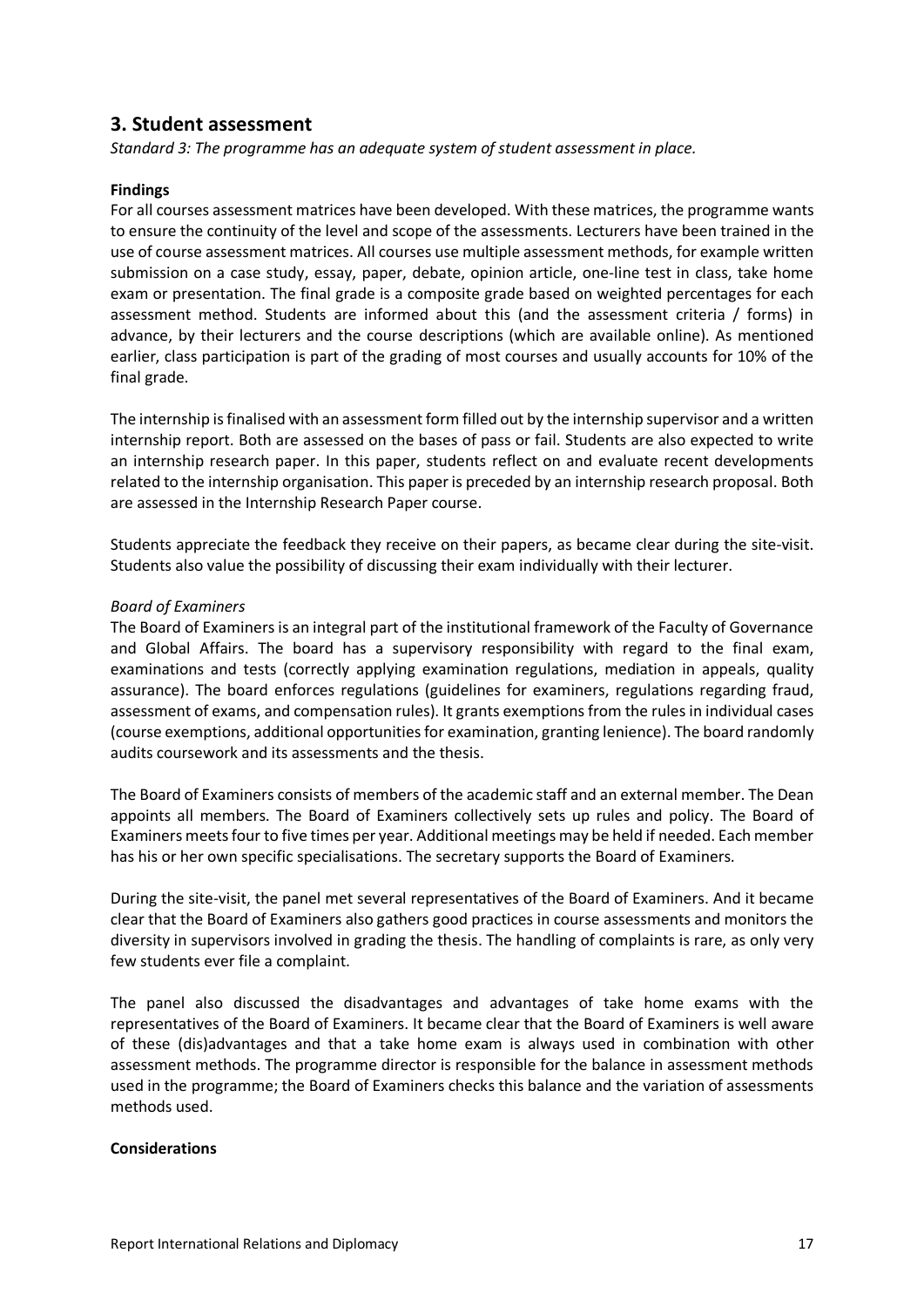The panel is impressed by the assessment system in place. The use of multiple assessment methods and assessment matrices ensures the validity and reliability of the assessments while ensuring that a weighted balance will normally benefit all students in that some of the assessment methods will operate to their strengths while others might not. The panel concludes that the different assessment methods tie in with the intended learning outcomes and the learning goals of each course and are suitable for a master's programme. In addition, the panel studied several exams and papers during the site visit and noted that these were of a high level. The exams studied require critical thinking and extensive and in-depth answers from the students. The panel also noted that the instructions regarding assignments and the information about the exams is very detailed and transparent for students. The panel values the room for written feedback on the different assessment forms used. Furthermore, students highly appreciate the feedback and guidance they receive and the discussions during the last lectures of each course about the examination.

The panel concludes that the Board of Examiners is actively involved in assuring the quality of the assessments and the overall level of the programme.

#### **Conclusion**

The panel assesses Standard 3 as Good.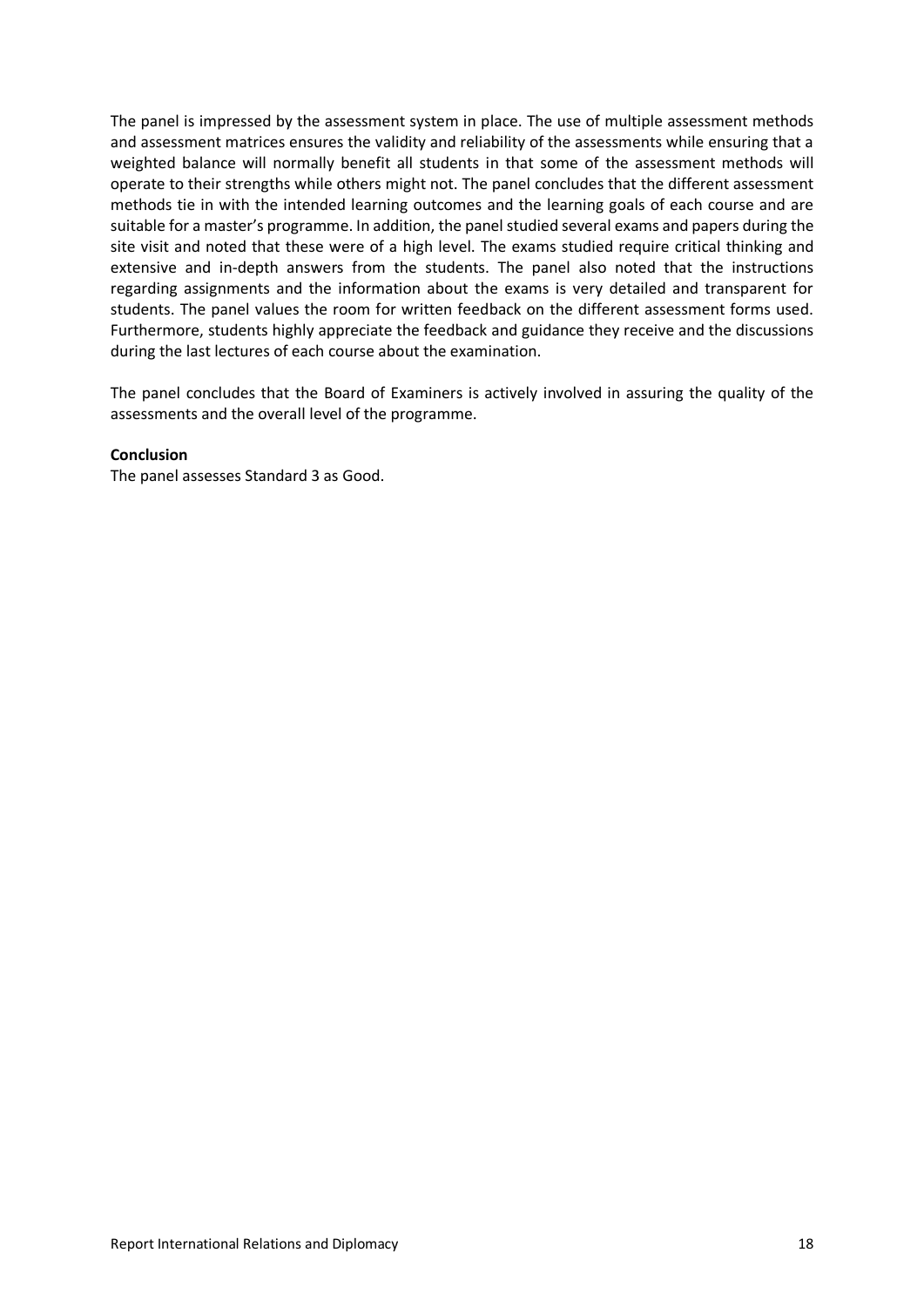## **4. Achieved learning outcomes**

*Standard 4: The programme demonstrates that the intended learning outcomes are achieved.*

#### **Findings**

The programme is finalised with a master's thesis (15 EC). Students write their thesis proposal as part of the Thesis Lab in the third block of the second year. In this course, students learn to write a thesis proposal and review each other's proposal. Students prepare two essays, one on the research question, literature review, theory and hypotheses and the other on the research design, data collection and method of analysis. These papers are the bases for the thesis proposal. Two lecturers provide the Thesis Lab. The students the panel met during the site-visit value the Thesis Lab; working on their research question and methodology with very approachable lecturers makes them feel well prepared for their thesis.

In the thesis, students are expected to demonstrate their ability to apply the learned knowledge and skills to a topic in the field of international relations and diplomacy in a largely independent manner. Throughout the writing of their theses students are monitored by their supervisor (a professor or senior lecturer in the programme with a PhD or equivalent qualifications), both in terms of methodology and substance. The thesis guidelines inform students about the thesis procedure, the grading and the deadlines. The student's thesis supervisor and a second reader (preferably each from a different institute) grade the thesis by means of a standard form.

The programme stays in contact with alumni on a personal level. Alumni offer internship opportunities for students. The self-evaluation report shows that alumni have acquired positions in a variety of organizations, including the Dutch Ministry of Foreign Affairs, the Dutch Ministry of Economic Affairs, UNDP, the European Commission, the European Parliament and various Ministries of Foreign Affairs internationally (including in Indonesia, Cambodia and Romania). In addition, some pursue a PhD.

#### **Considerations**

The panel notes that the master's programme has a thorough thesis procedure, with detailed and transparent information available for students, clear assessment criteria and second reading of all theses. As mentioned in the previous chapter, the Board of Examiners randomly audits theses.

The panel reviewed fifteen theses of the last two years of the programme. The panel realises that, even though all studied theses are of a good quality, the degree of achievement in relation to the intended final qualifications and the grades for the theses vary, as in any academic programme. This depends partly on the skills and background of the individual student. The theses studied also show this variation in grading. The panel concludes that the average quality of the studied theses of the MIRD programme is very high and that graduates of the master's programme achieve the required level. The theses showed a very proficient use of research methodology. The theses stood out in their good use of theory and up-to-date discussions of the relevant literature. The panel agreed with the grades given and noted also that the assessments forms provided ample feedback.

In summary, the panel concludes that the graduates well surpass the generic quality standard for a regular master's programme. The panel also regards the level of the programme as an international example. This is, as mentioned above, reflected in the very proficient use of research methods and skills and the good use of theory and up-to-date discussions of the relevant literature. The meeting with students and alumni during the site visit confirmed the high level of the thesis / the programme. The students and alumni the panel met are eloquent and highly involved in the programme. The alumni survey shows that alumni find a relevant job (or internship) in (inter)national organisations in their field.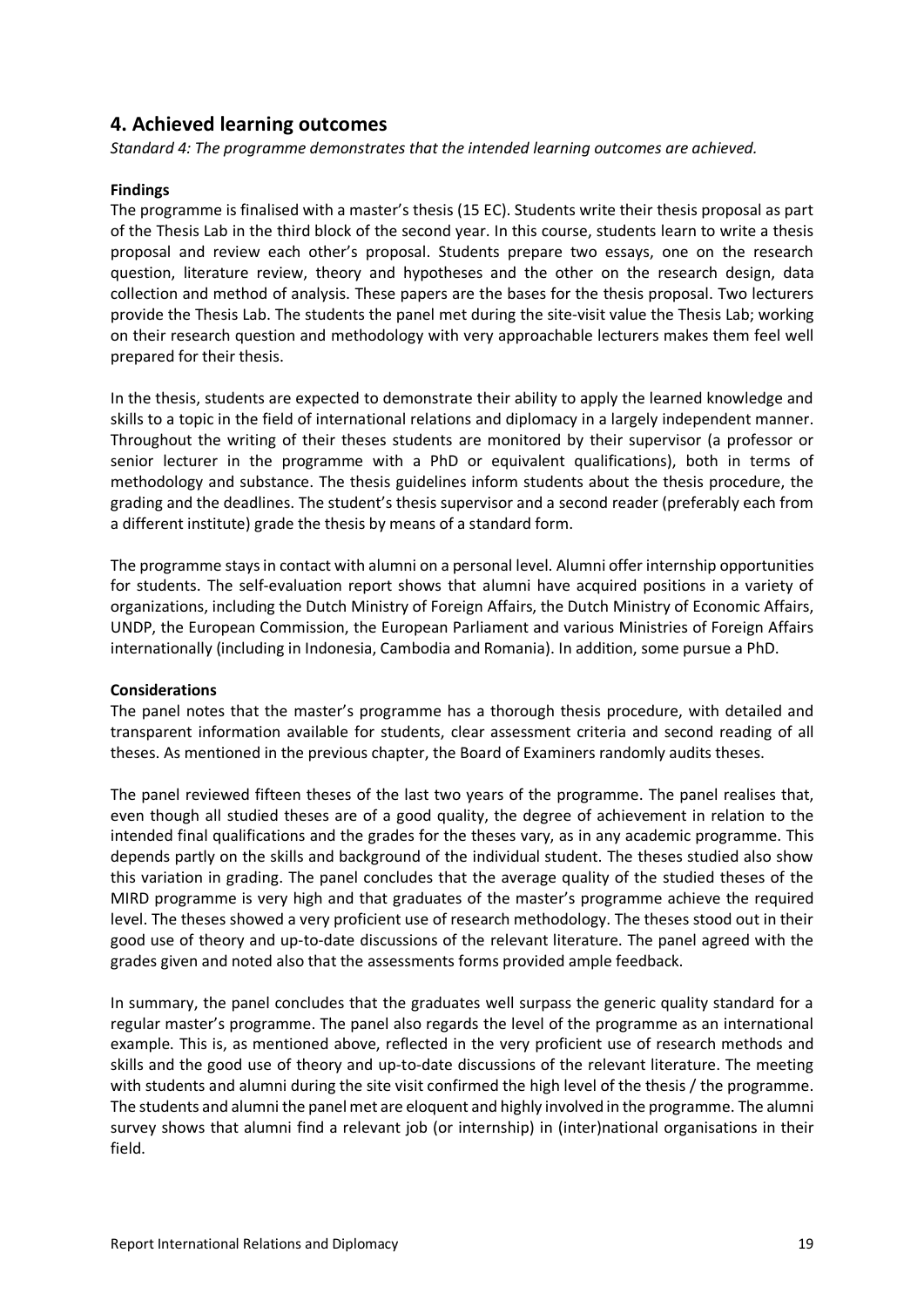#### **Conclusion**

The panel assesses Standard 4 as Excellent.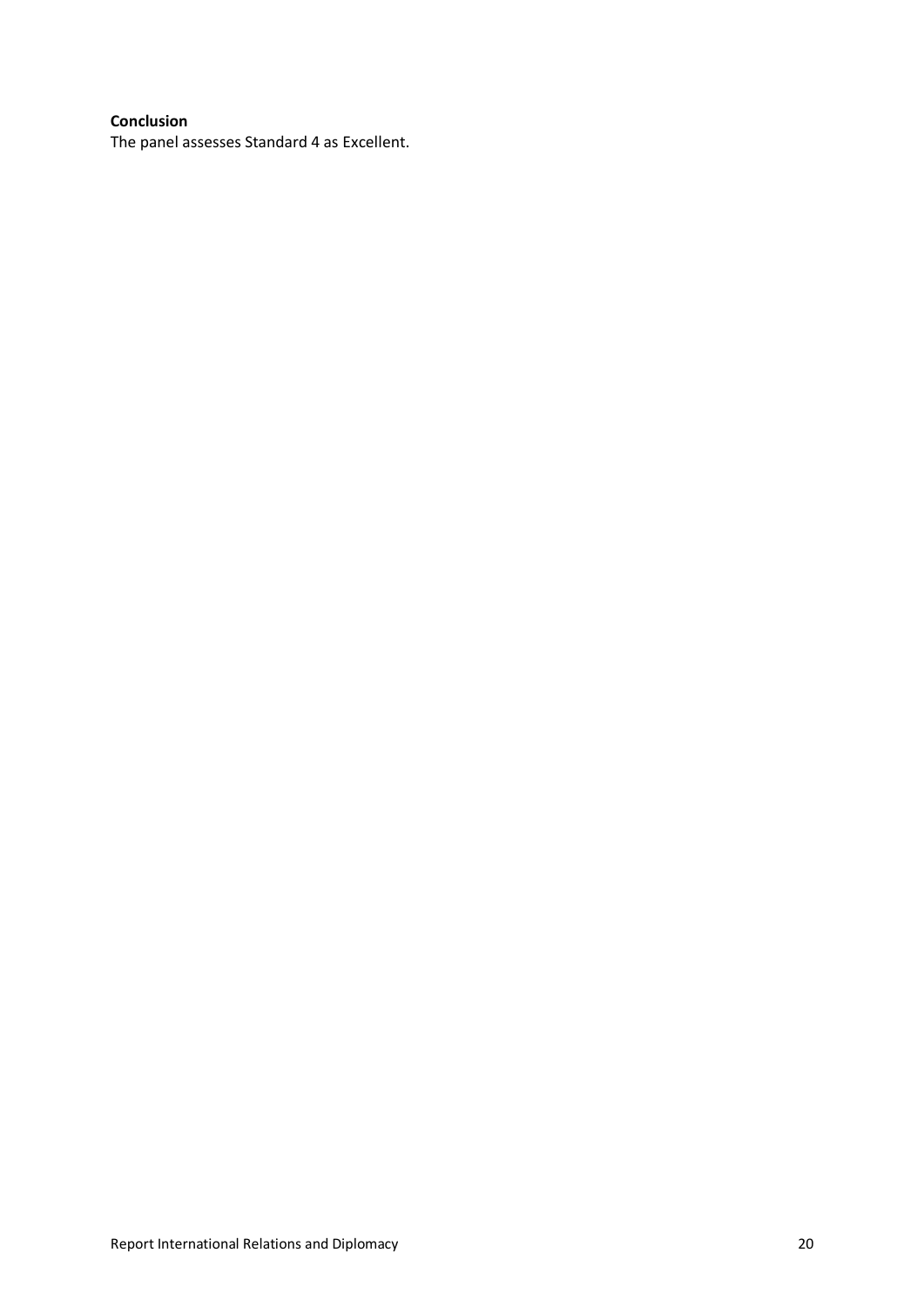## **Appendices**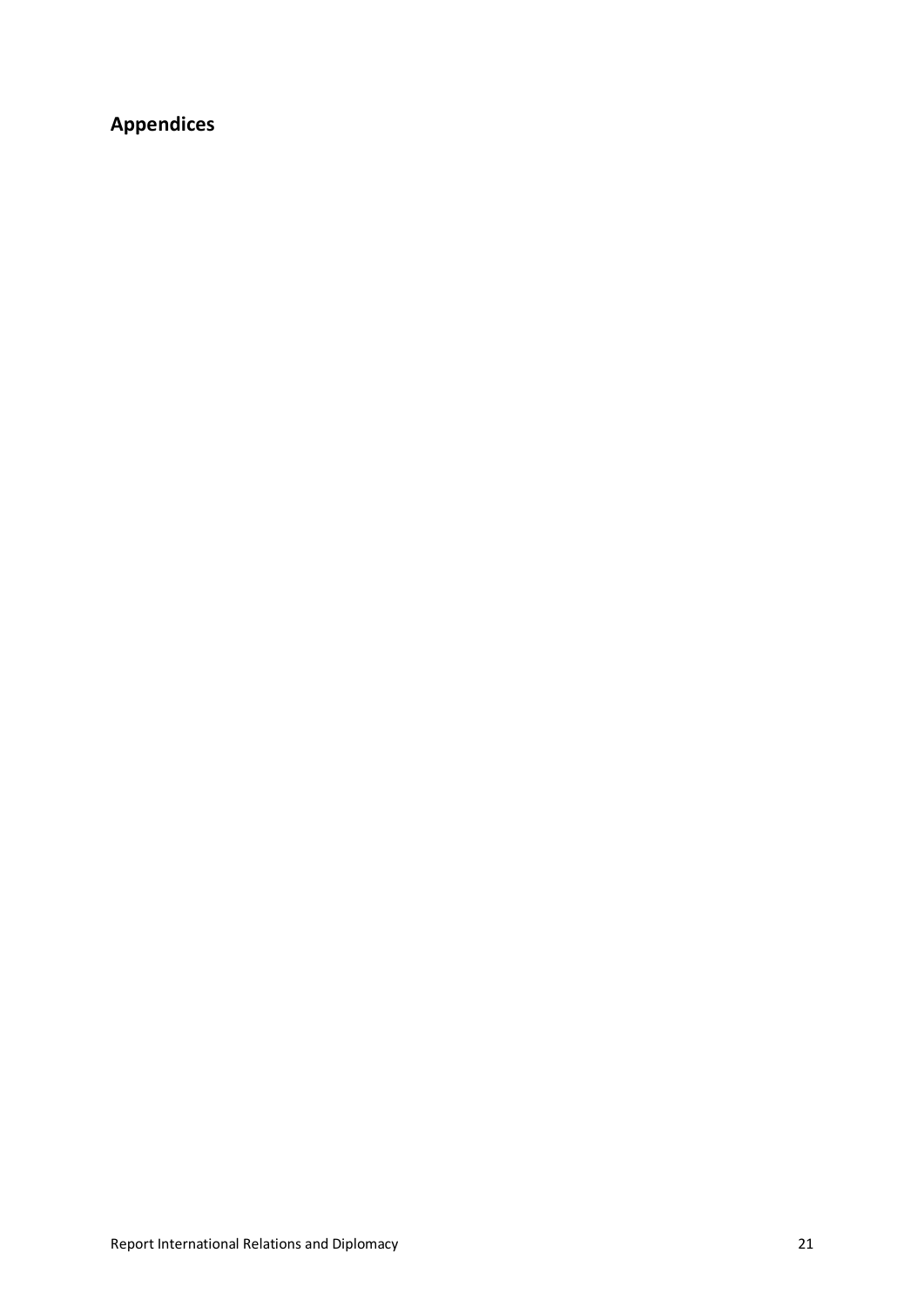## **1. Composition of the panel**

| <b>Name</b>                   | Role    | Brief job description of the panel members                        |  |  |
|-------------------------------|---------|-------------------------------------------------------------------|--|--|
| <b>Professor Friedl Weiss</b> | Chair   | Emeritus Professor of European Law, European and International    |  |  |
|                               |         | Economic Law, Institute of European, International<br>and         |  |  |
|                               |         | Comparative Law, University of Vienna, Austria                    |  |  |
| Professor Anna Masutti        | Member  | Professor of Air Law and European Transport Law, University of    |  |  |
|                               |         | Bologna                                                           |  |  |
| Professor Arild Saether       | Member  | Emeritus Professor and former Chair School of Management,         |  |  |
|                               |         | Faculty of Economics and Social Sciences, University of Agder     |  |  |
| Professor Eva Lievens         | Member  | Assistant Professor of Law & Technology at the Faculty of Law and |  |  |
|                               |         | Technology, Ghent University                                      |  |  |
| <b>Professor Marcel Brus</b>  | Member  | Professor of Public International Law, University of Groningen    |  |  |
| Ms. Alena Kurilova            | Student | Student of LL.M. in Commercial and Company Law, at the Erasmus    |  |  |
|                               | member  | University, Rotterdam                                             |  |  |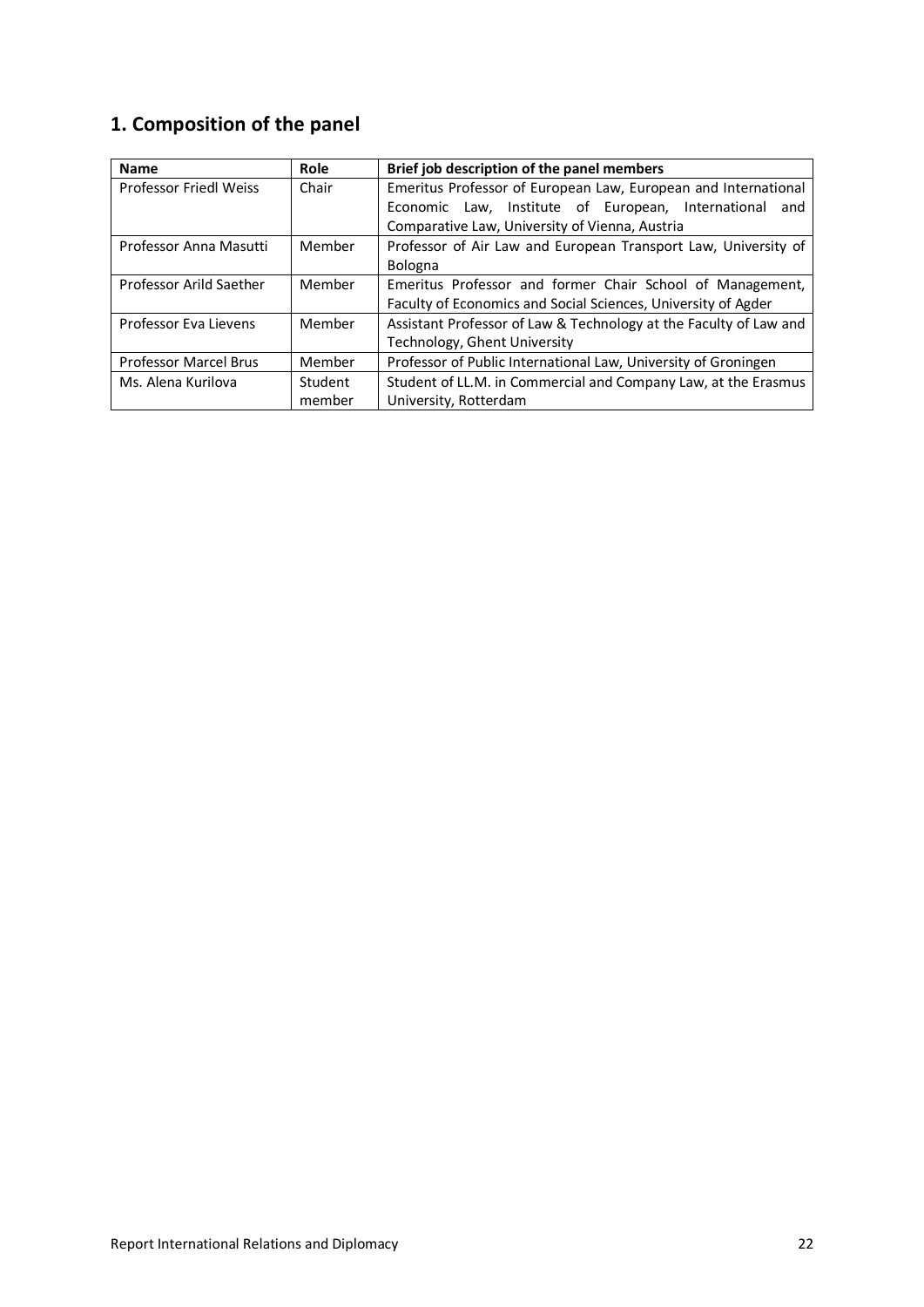## **2. Programme of the site visit**

#### **Tuesday, 3 April 2018**

19:00 Evening dinner (location: *Restaurant of the Golden Tulip Hotel*); Panel members introduction, preparation and discussion of key points and questions

\_\_\_\_\_\_\_\_\_\_\_\_\_\_\_\_\_\_\_\_\_\_\_\_\_\_\_\_\_\_\_\_\_\_\_\_\_\_\_\_\_\_\_\_\_\_\_\_\_\_\_\_\_\_\_\_\_\_\_\_\_\_\_\_\_\_\_\_\_\_\_\_\_\_\_\_\_\_\_\_\_\_

#### **Wednesday, 4 April 2018**

*Location: "Grachtenkamer", Leiden University Faculty Club, Academy Building, Rapenburg 73, Leiden*

09.00 - 09.30 **Meeting with members of:** *Leiden Law School* Prof. Joanne van der Leun, Dean of Leiden Law School, Ms. Anette van Sandwijk, Head of the Office for International Education, Leiden Law School, Ms. Sheena Bruce, Head Advanced Master Coordinator, Leiden Law School **Faculty of Governance and Global Affairs** Drs. Jolanda D. Riel QC, Director of Operational Management Dr. Julia Caussin, Head of Education Cluster and Senior Policy Officer

#### 09.30 - 10.30 **First meeting with the Programme Management of the eight programmes**

Prof. Christa Tobler, EIBL Prof. Titia Loenen, EIHRL Prof. Simone van der Hof, L&DT Prof. Madeleine Hosli, IRD Prof. Pablo Mendes De Leon, A&S Law Prof. Ton Liefaard, ICR Prof. Carsten Stahn, PIL Prof. Willem van Boom, ICCL Ms. Sheena Bruce

#### 10.45 – 11.30 **Meeting with Exam Commission and Programme Advisory Committee for: Leiden Law School**

Prof. Rick Lawson, Chair, Law School Exam Commission for Advanced Programmes Ms, Sylvia Vink, External Exam Commission Member, Law School Dr. Stephanie Rap & Mr. Amir Ali Abadi, Staff Members, Programme Advisory/Education Committee, Law School Ms. Emiliya Bratanova (EIHRL) and Ms. Susana Dittrich (EIBL) Student Members, Programme Advisory/Education Committee, Law School

#### **Faculty of Governance and Global Affairs**

Prof. Jan Melissen, Senior Research Fellow at the Clingendael Institute, Chair of the IRD Board of Examiners

Mr. Berry A. P. Frieling, LLB, Secretary of the Board of Examiners, Institute of Security and Global Affairs

Dr. Sinisa Vukovic, Assistant Professor, Chair of the IRD Education Committee (**tbc**)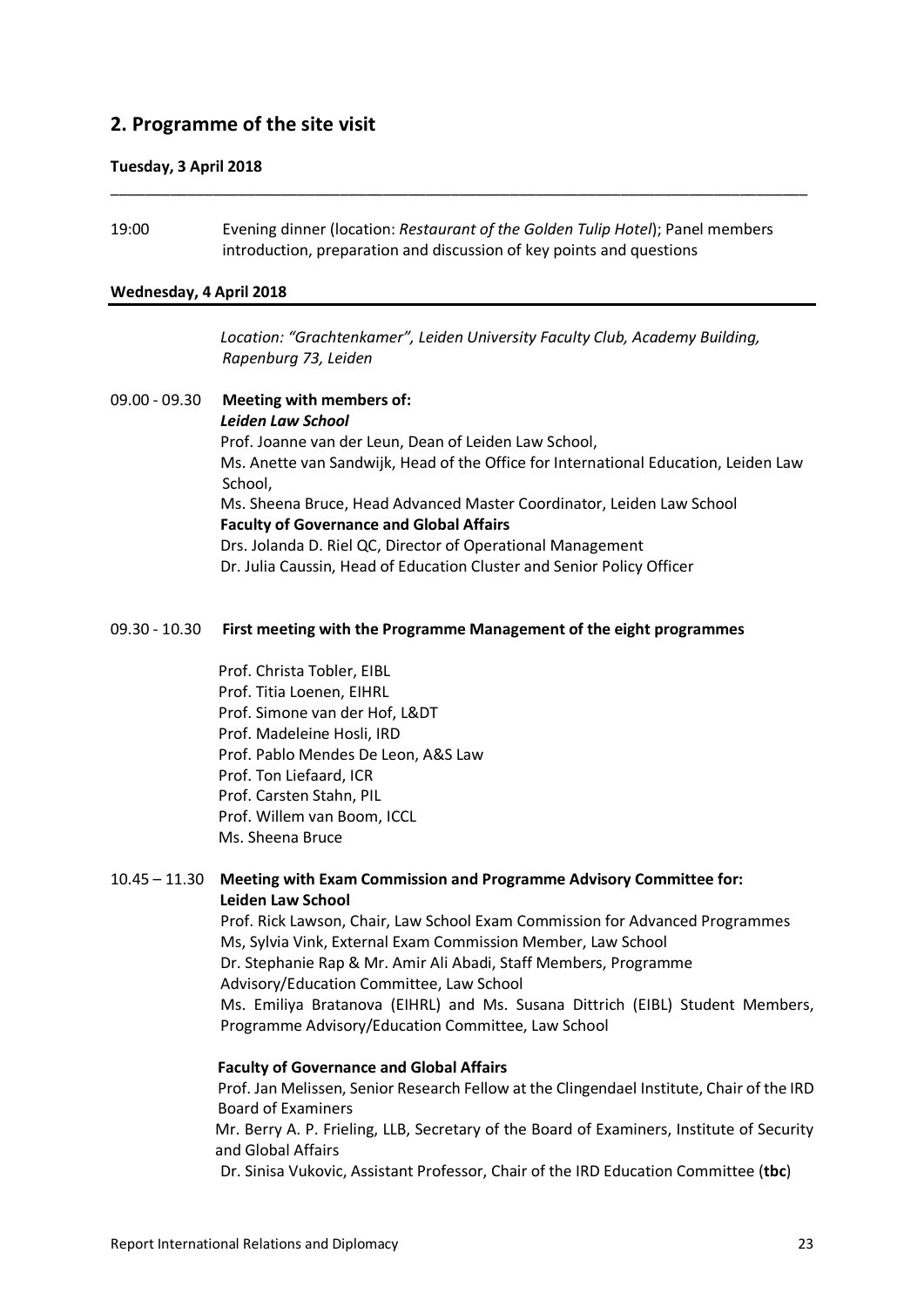Ms. Francesca Ghiretti, Student Member of the IRD Education Committee

#### 11.45 – 12.30 **Meeting with lecturers from two programmes A and B**

Dr. Pavlos Masouros, European and International Business Law Asst. Prof. Armin Cuyver, European and International Business Law Prof. Tom Ottervanger, European and International Business Law Prof. Freya Baetens, European and International Business Law Prof. Alex Geert Castermans, International Civil and Commercial Law Dr. Jeroen van der Weide, International Civil and Commercial Law Mr. Max van Leyenhorst, International Civil and Commercial Law Mr. Thijmen Nuninga, International Civil and Commercial Law

#### 12.30 – 13.30 **Lunch and open consultation**

#### 13.30 – 14.15 **Meeting with students and alumni from two programmes A and B**

Ms. Valérie Bayard, Student European and International Business Law Mr. Sebastiano Battaglino, Student European and International Business Law Ms. Smrithi Punnoose, Student European and International Business Law Dr. Narin Idriz, Alumna European and International Business Law Mr. Oscar Suarez Bohorquez, Student International Civil and Commercial Law Ms. Sushma Philip, Student International Civil and Commercial Law Mr. Matthew Brown, Alumna International Civil and Commercial Law Ms. Hosna Sheikhattar, Alumna International Civil and Commercial Law

#### 14.15 – 15.15 **Closed meeting panel, study time materials**

#### 15.15 – 16.30 **Tour/walk**

#### 16.30 – 17.30 **Meeting with representatives from the professional field**

Deepika Jeyakodi, Contracts and Bid Manager, Airbus Defense & Space Prof. Dr. Martin Kuijer, Senior Legal Adviser, Dutch Ministry of Justice and Security / European Commission for Democracy Through Law (Venice commission). Drs. Sasja Bökkering, Director of Advocacy & Programs, UNICEF The Netherlands Mr. Dániel Dózsa, Senior Associate, Dechert LLP, London Mr. Samuel Delcominette, Associate at Lydian Law Firm Mr. Ton Wagemans, C.E.O of Considerati Mr. Egbert Myjer, former judge of the European Court of Human Rights Mrs. Susan Margaret Ortega Olortegui, MSc., The Embassy of Peru to the Netherlands

17.30 - 19.00 **Free time**

#### 19.00 **Dinner and Closed Panel Meeting** Prentenkabinet, Kloksteeg 25, 2311 SK Leiden

#### **Thursday, 5 April 2018**

*Location: "Grachtenkamer", Leiden University Faculty Club, Academy Building, Rapenburg 73, Leiden*

\_\_\_\_\_\_\_\_\_\_\_\_\_\_\_\_\_\_\_\_\_\_\_\_\_\_\_\_\_\_\_\_\_\_\_\_\_\_\_\_\_\_\_\_\_\_\_\_\_\_\_\_\_\_\_\_\_\_\_\_\_\_\_\_\_\_\_\_\_\_\_\_\_\_\_\_\_\_\_\_\_\_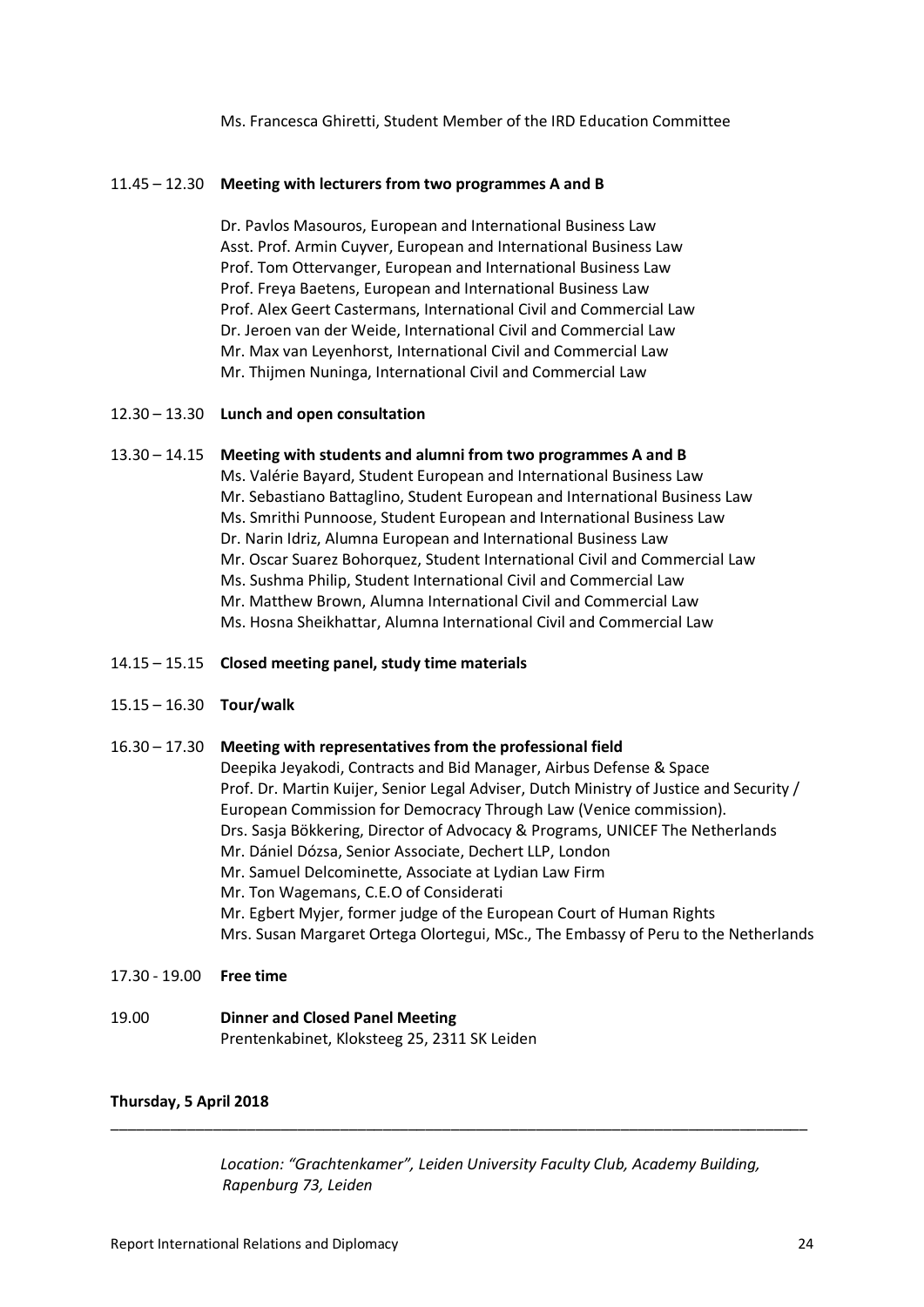#### 8.30 – 9.15 **Meeting with lecturers from two programmes C And D**

Prof. Adriaan Bedner, European and International Human Rights Law Dr. Jan-Peter Loof, European and International Human Rights Law **(***t.b.c***.)** Dr. Eduardo Arenas Catalán, European and International Human Rights Law Prof. Peter Rodrigues, European and International Human Rights Law and International Children's Rights

Dr. Katrien Klep, International Children's Rights Dr. Machteld Vonk, International Children's Rights Prof. Marielle Bruining, International Children's Rights

#### 9.15 – 10.00 **Meeting with students and alumni from two programmes C and D**

Ms. Gargi Sharma, Student European and International Human Rights Law Ms. Emiliya Bratano van Harten, Student European and International Human Rights Law

Ms. Clara Serra Baiget, Alumna European and International Human Rights Law Ms. Simona Demkova, Alumna European and International Human Rights Law Ms. Hei-Yu Wong, Student International Children's Rights Ms. Melissa Mohd Akhir, Student International Children's Rights

- Ms. Capucine Page, Alumna International Children's Rights
- Mr. Henk Hulsof, Alumna International Children's Rights

#### 10.15 – 11.00 **Meeting with lecturers from two programmes E and F**

Prof. Niels Blokker, Public International Law

Prof. Larissa van den Herik, Public International Law

Dr. Daniëlla Dam-de Jong, Public International Law

Dr. Joe Powderly, Public International Law

Dr. Jaroslaw J. Kantorowicz, Assistant Professor. International Relations and **Diplomacy** 

Dr. Marinko Bobic, International Relations and Diplomacy

Dr. Maaike Okano-Heijmans, International Relations and Diplomacy

#### 11.15 – 12.00 **Meeting with students and alumni from two programmes E and F**

Mr. Anderson Dirocie, Student Public International Law

Ms. Magdalena Legris, StudentPublic International Law

Mr. Cale Davis, Alumna Public International Law

Ms. Kritika Sharma, Alumna Public International Law

Mr. Nicholas Welsh, Alumna International Relations and Diplomacy

Ms. Emma Hesselink, Alumna International Relations and Diplomacy

Mr. Omar Haggag, 1<sup>st</sup> year Student International Relations and Diplomacy

Mr. Praneet Khandal, 2<sup>nd</sup> year Student International Relations and Diplomacy

#### 12.00 – 13.00 **Lunch and closed meeting panel**

#### 13.00 – 13.45 **Meeting with lecturers from two programmes G and H**

Dr. Tycho de Graaf, Law and Digital Technologies Dr. Bart Schermer, Law and Digital Technologies Prof. Gera van Duijvenvoorde, Law and Digital Technologies Prof. Wouter Hins, Law and Digital Technologies Asst. Prof. Tanja Masson Zwaan, Air and Space Law

Prof. Peter Haanappel, Air and Space Law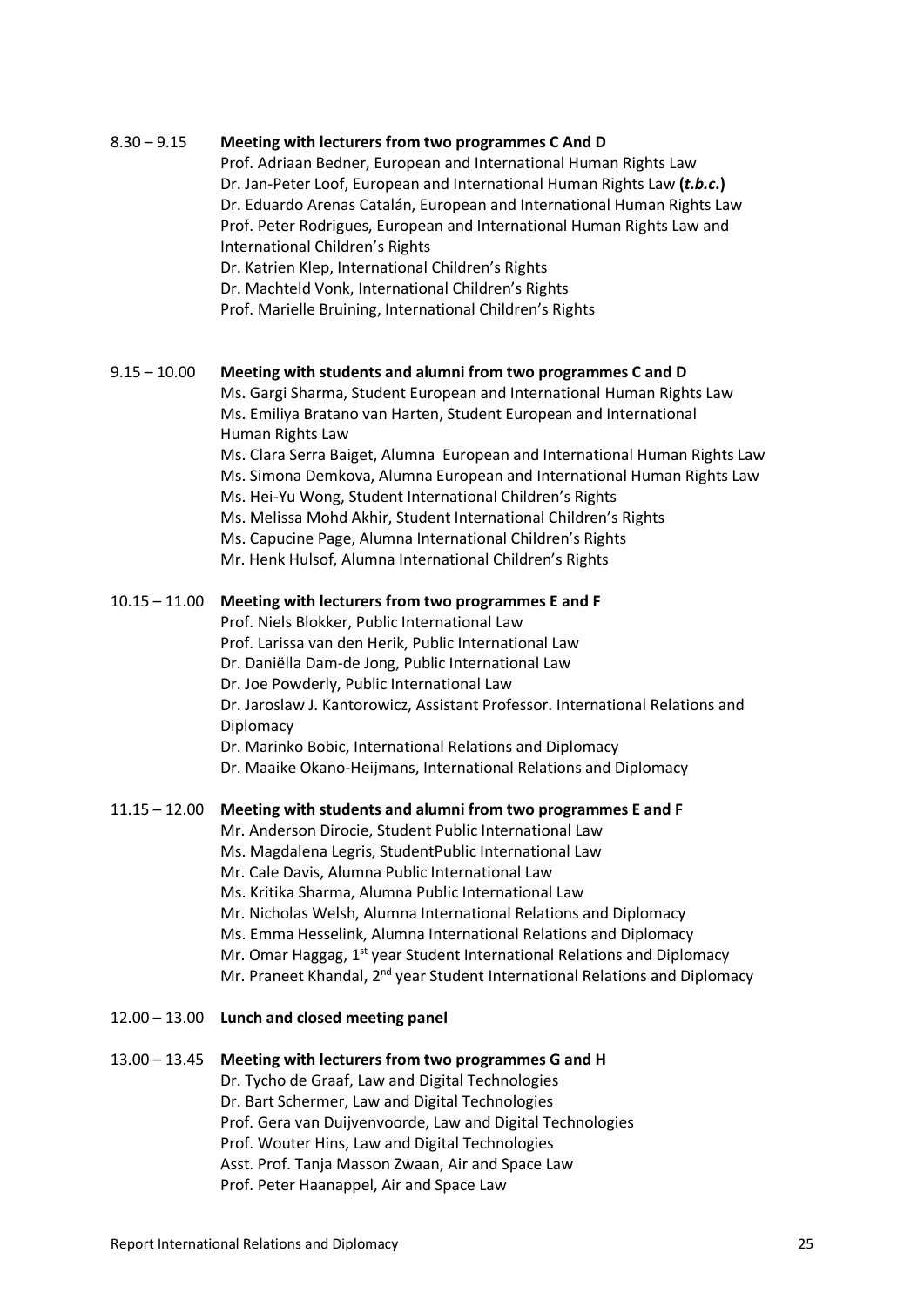Mr. Guido de Vos, Air and Space Law

| 13.45 – 14.30 | Meeting with students and alumni from two programmes G and H<br>Mr. Atanas Yordanov, Alumna Law and Digital Technologies<br>Mr. Alan Sears, Alumna Law and Digital Technologies<br>Mr. Aleksandre Zardiashvili, Student Law and Digital Technologies<br>Ms. Astrid Voorwinden, Student Law and Digital Technologies<br>Mr. Pietro Benintendi, Student Air and Space Law |
|---------------|-------------------------------------------------------------------------------------------------------------------------------------------------------------------------------------------------------------------------------------------------------------------------------------------------------------------------------------------------------------------------|
|               | Ms. Vicky Jeong, Student Air and Space Law<br>Ms. Valentina Vecchio, Alumna Air and Space Law                                                                                                                                                                                                                                                                           |

#### 14.30 – 15.30 **Closed meeting panel**

#### 15.30 – 16.15 **Second meeting with Programme Management**

Prof. Christa Tobler, EIBL Prof. Titia Loenen, EIHRL Prof. Simone van der Hof, L&DT Prof. Madeleine Hosli, IRD Prof. Pablo Mendes De Leon, A&S Law Prof. Ton Liefaard, ICR Prof. Carsten Stahn, PIL Prof. Willem van Boom, ICCL Ms. Sheena Bruce

#### 16.15 – 17.00 / 17.30 **Closed meeting panel**

#### 17.00 / 17.30 **Summary and feedback**

#### **Programmes**

#### A = European and International Business Law (EIBL)

- B = International Civil and Commercial Law (ICCL)
- C = European and International Human Rights Law (EIHRL)
- D = International Children's Rights (ICR)
- E = Public International Law (PIL)
- F = International Relations and Diplomacy (IRD)

#### G = Law and Digital Technologies (L&DT)

H = Air and Space Law (A&SL)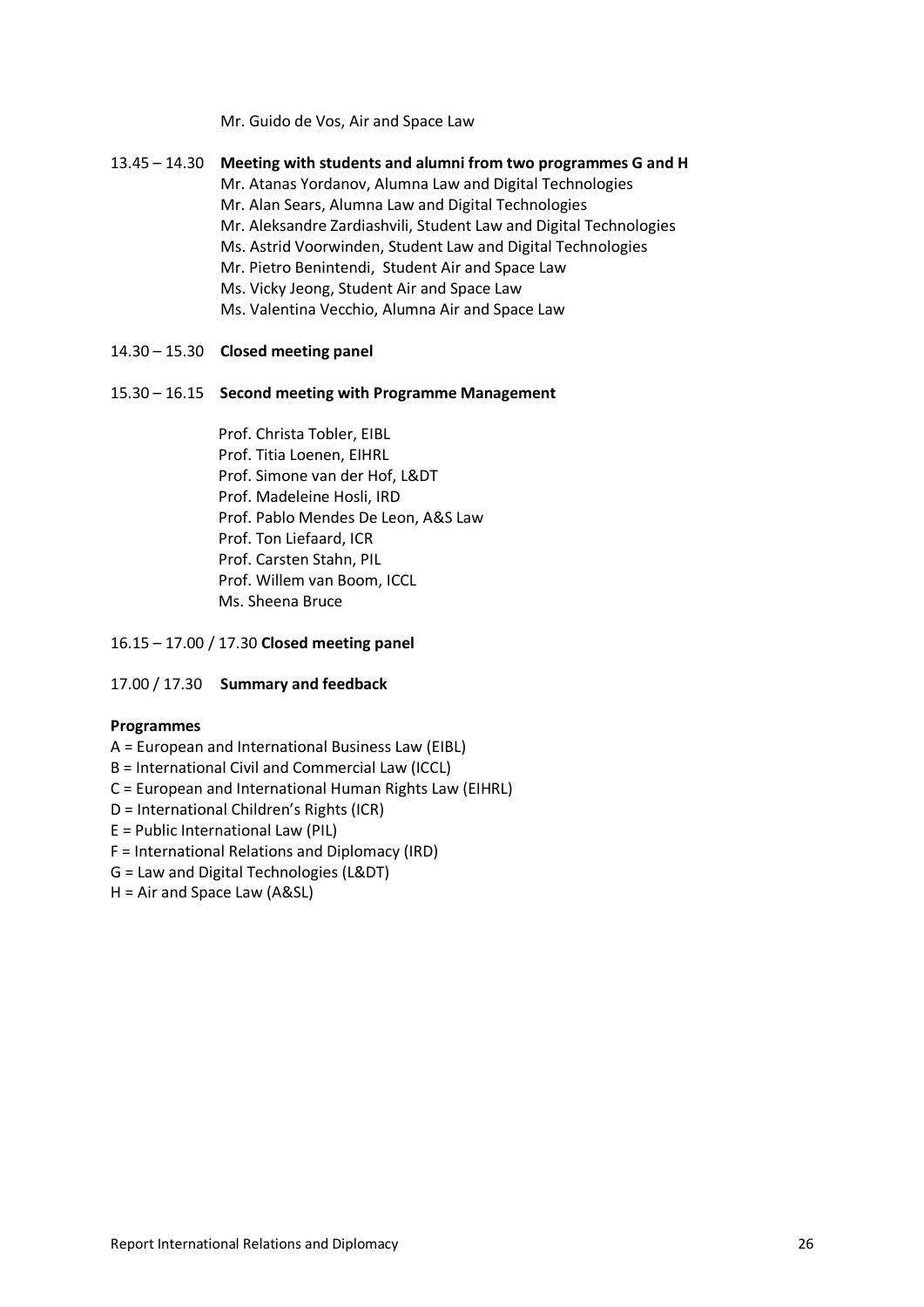## **3. Intended learning outcomes**

#### **1. Knowledge and understanding:**

- a) knowledge about the current 'state of the art' and the theoretical foundations of international relations, conflict resolution and diplomacy;
- b) knowledge about the theory and practice of international organization;
- c) insight into specific challenges in international relations, international organization and diplomacy, including threats to international peace and security;
- d) understanding of key historical developments in international relations and diplomacy;
- e) recognition of the complexity of global challenges;
- f) recognition of the often interdisciplinary nature of international challenges;
- g) understanding of the value of insights generated by related disciplines (e.g., economics, psychology, international law and history) to the analysis of international relations
- h) knowledge about appropriate research methodologies to analyze topics in the broader area of international relations, including recent developments in international organization, conflict resolution, international negotiations, and diplomacy;
- i) insight into possible academic responses and means to contribute to the solution of salient, and partially complex, problems on a national, regional or global level.

#### **2. Applying knowledge and understanding:**

- a) capacity to develop and apply academic insights to the analysis of international relations, international organization, and diplomacy;
- b) ability to develop own academic thinking and to apply it to specific challenges in the broader field of international relations;
- c) acquisition of methodological skills in order to conduct graduate-level research in international relations;
- d) capacity to contribute to ongoing academic research with respect to developments in international relations;
- e) acquisition of the capacity to integrate obtained knowledge about international relations, international organization and diplomacy into own research;
- f) application of knowledge and understanding of international politics in an effort to find solutions to current challenges to peace and security;
- g) acquisition of problem-solving abilities in view of new challenges and unfamiliar circumstances on the global or regional level.

#### **3. Ability to formulate judgments:**

- a) formulation of judgments on, and sound academic evaluations of, current challenges in international politics and international organization;
- b) ability to evaluate challenges to global cooperation and international organization on the basis of partially incomplete information;
- c) application, and engagement in, research on international relations and diplomacy, including international security and human rights, based on a sense of ethical and social responsibility.

#### **4. Communication:**

- a) ability to make own contributions to the analysis of international relations, and to communicate these insights to an audience (including fellow students);
- b) ability to make well-structured and clear presentations on academic insights, including outcomes of own research, using up-to-date technologies and presentation software;
- c) ability to communicate research findings on issues in international relations, international organization, conflict resolution or diplomacy, in written or oral ways, in an academically wellinformed, clear and transparent manner.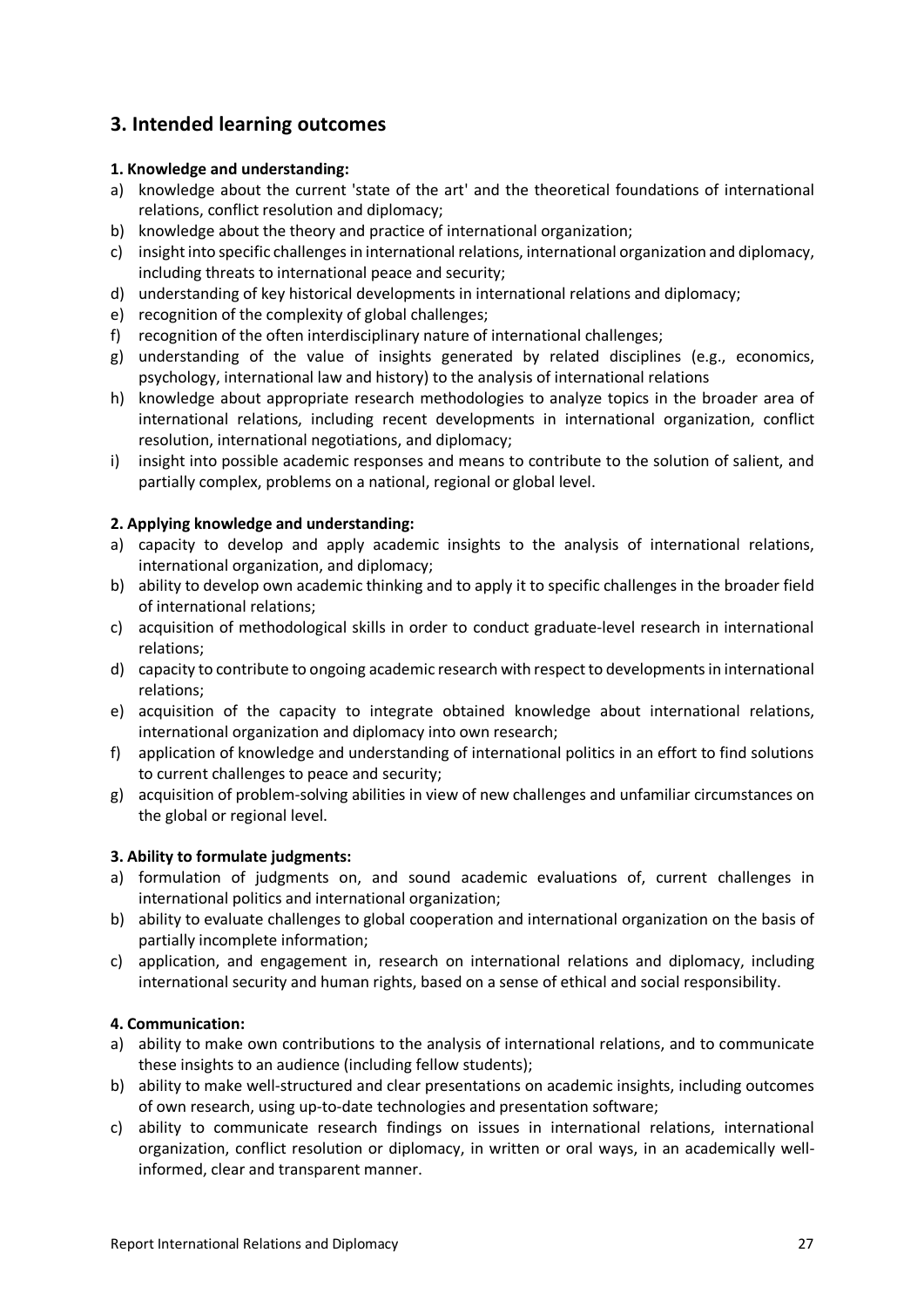#### **5. Learning skills:**

- a) ability to conduct continued academic research, or research in a professional setting, that requires sound methodological training and elaborate insights into the broader field of international relations;
- b) acquisition of the capacity to continue analyzing issues in international relations and diplomacy in an independent, and largely self-directed manner.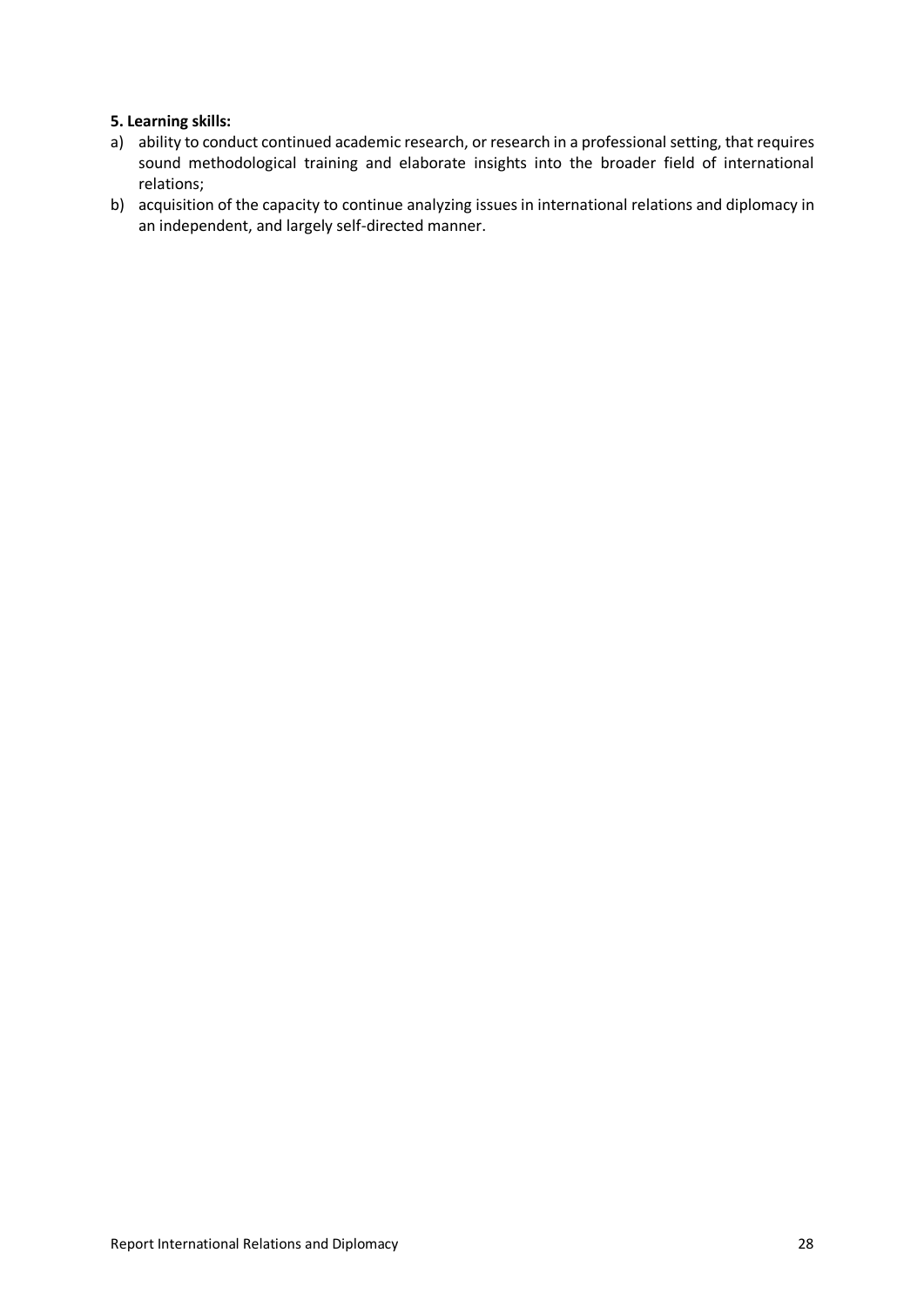## **4. Programme International Relations and Diplomacy**

First year

| <b>Timing</b> | <b>Courses</b>                                               | <b>ECTS</b> |  |
|---------------|--------------------------------------------------------------|-------------|--|
| Block 1       | International Relations: Theories and Approaches             |             |  |
|               | European Integration (Excursion EU Institutions Brussels)    | 5           |  |
| Block 2       | Diplomacy: Theory and Practice                               | 5           |  |
|               | <b>Qualitative Research Methods</b>                          | 5           |  |
|               | <b>Negotiations and Conflict Resolution</b>                  | 5           |  |
| Block 3       | <b>International Negotiation</b>                             | 5           |  |
|               | <b>Quantitative Research Methods</b>                         | 5           |  |
|               | <b>Globalization and Governance (Elective)</b>               | 5           |  |
|               | Diplomacy: Communication, Tech and Misinformation (Elective) | 5           |  |
| Block 4       | MIRD Internship                                              | 10          |  |
|               | Internship Research Paper                                    | 5           |  |
| Total         |                                                              | 60          |  |

### Second year

| <b>Timing</b> | <b>Courses</b>                                          | <b>ECTS</b> |
|---------------|---------------------------------------------------------|-------------|
| Block 1       | <b>International Law</b>                                | 10          |
|               | Public Choice (Elective)                                | 5           |
|               | Non-Western Diplomacy: The Case of East Asia (Elective) | 5           |
| Block 2       | International Political Economy                         | 10          |
|               | Research Design                                         | 5           |
| Block 3       | Conflict, Civil War and Mediation                       | 10          |
|               | Thesis Lab                                              | 5           |
| Block 4       | <b>MIRD Master Thesis</b>                               | 15          |
| Total         |                                                         | 60          |